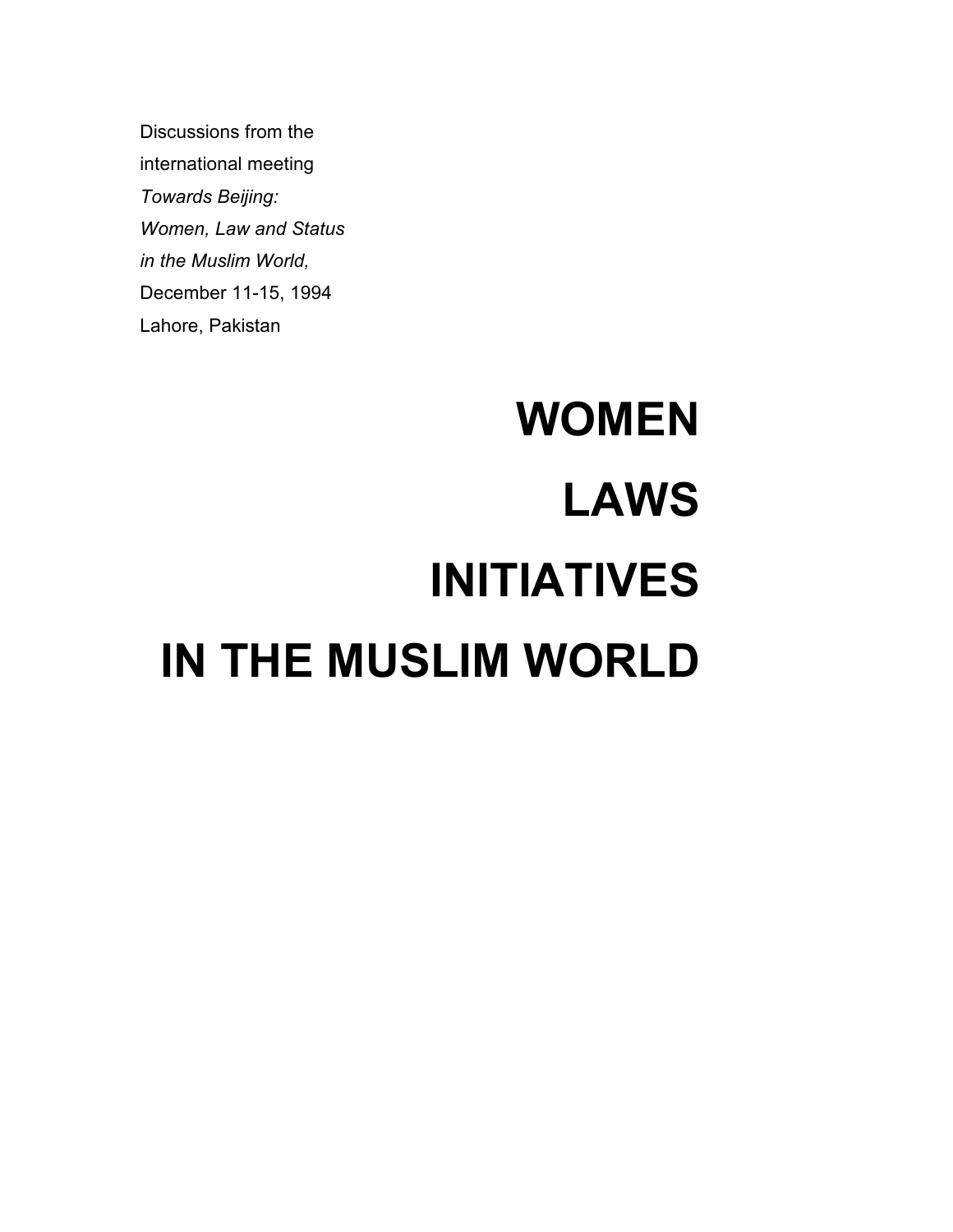# WOMEN LAWS INITIATIVES IN THE MUSLIM WORLD

From December 11 to 15, 1994, over 100 women from different Muslim communities and countries - from Indonesia to Senegal, from South Africa to Uzbekistan - met in Lahore to exchange experiences of conducting research-action projects relating to women and law in the Muslim world. This largest ever - and most diverse - gathering of women under the aegis of WLUML, saw an intensive and energising exchange of ideas and analysis, successful and less successful strategies, creative brainstorming and soul-searching. Women shared their hopes and humour, and in the interface of diversity found a sense of solidarity.

Dispelling the distorted image of Muslim women as silenced and inactive, this publication also celebrates the dynamism, courage, and creativity that women in Muslim societies have displayed - often in extremely difficult and adverse situations and in the face of recent trends within their communities to rescind women's rights.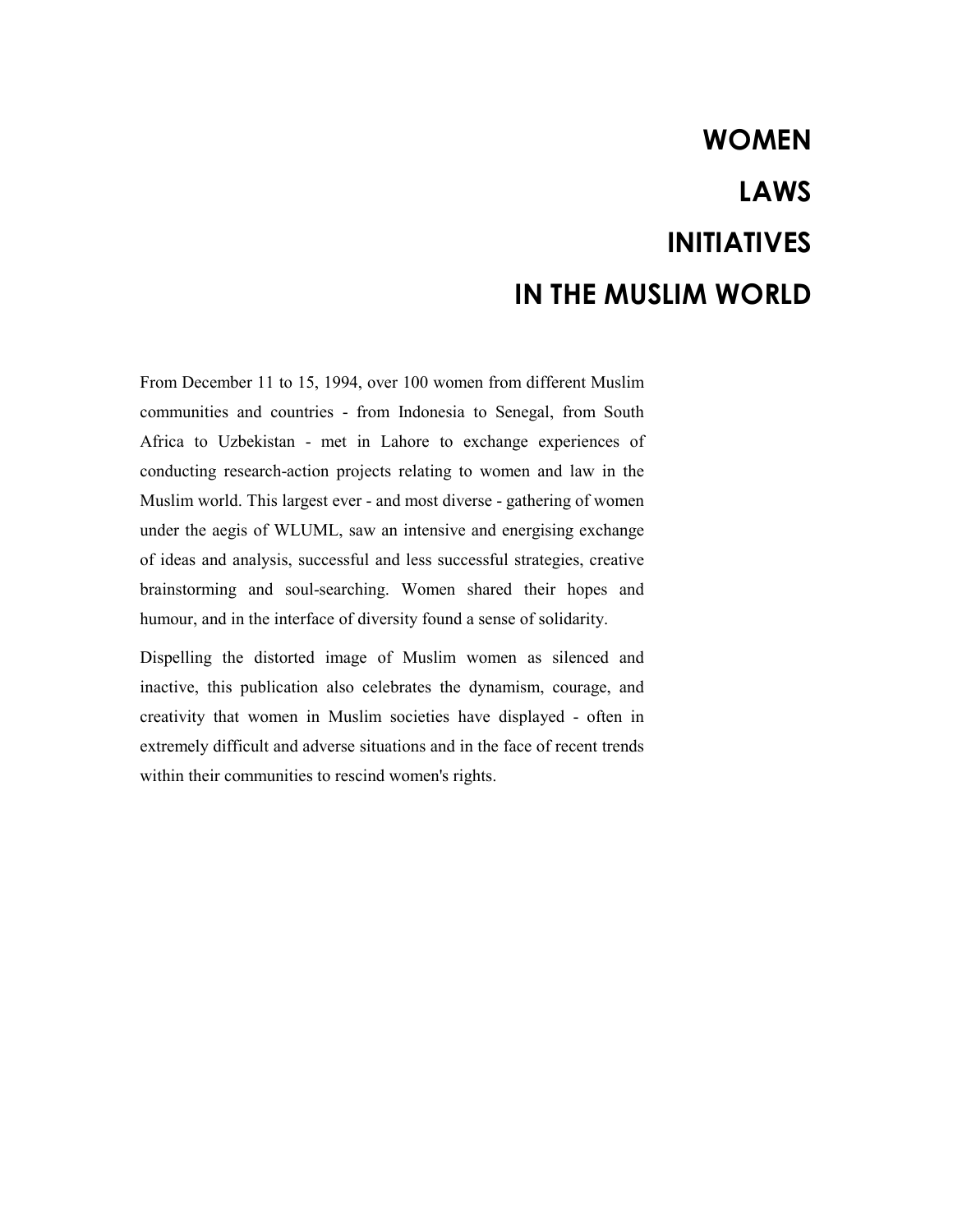# ACKNOWLEDGEMENT

The international meeting Towards Beijing: Women, Law and Status in the Muslim World, would not have been possible without the generous support of NORAD, which facilitated the lengthy and complex international coordination leading up to the meeting while also providing the major support for the meeting itself.

NORAD followed through this support by under-writing the collation of materials and presentations made at the meeting, and the printing and production of this publication.

We also gratefully acknowledge the following organisations for facilitating the participation of women from around the world: The Dutch Ministry for Foreign Affairs, the MacArthur Foundation in USA, Novib in Holland, the Norwegian Ministry for Foreign Affairs, Danida of Denmark, ICHRDD in Canada, the Asia Foundation in USA, and Hivos in Holland.

And lastly, we would like to thank all those who were with us - whether in body or in spirit - at the December meeting and who shared their experiences in the hope of enriching and strengthening our struggle.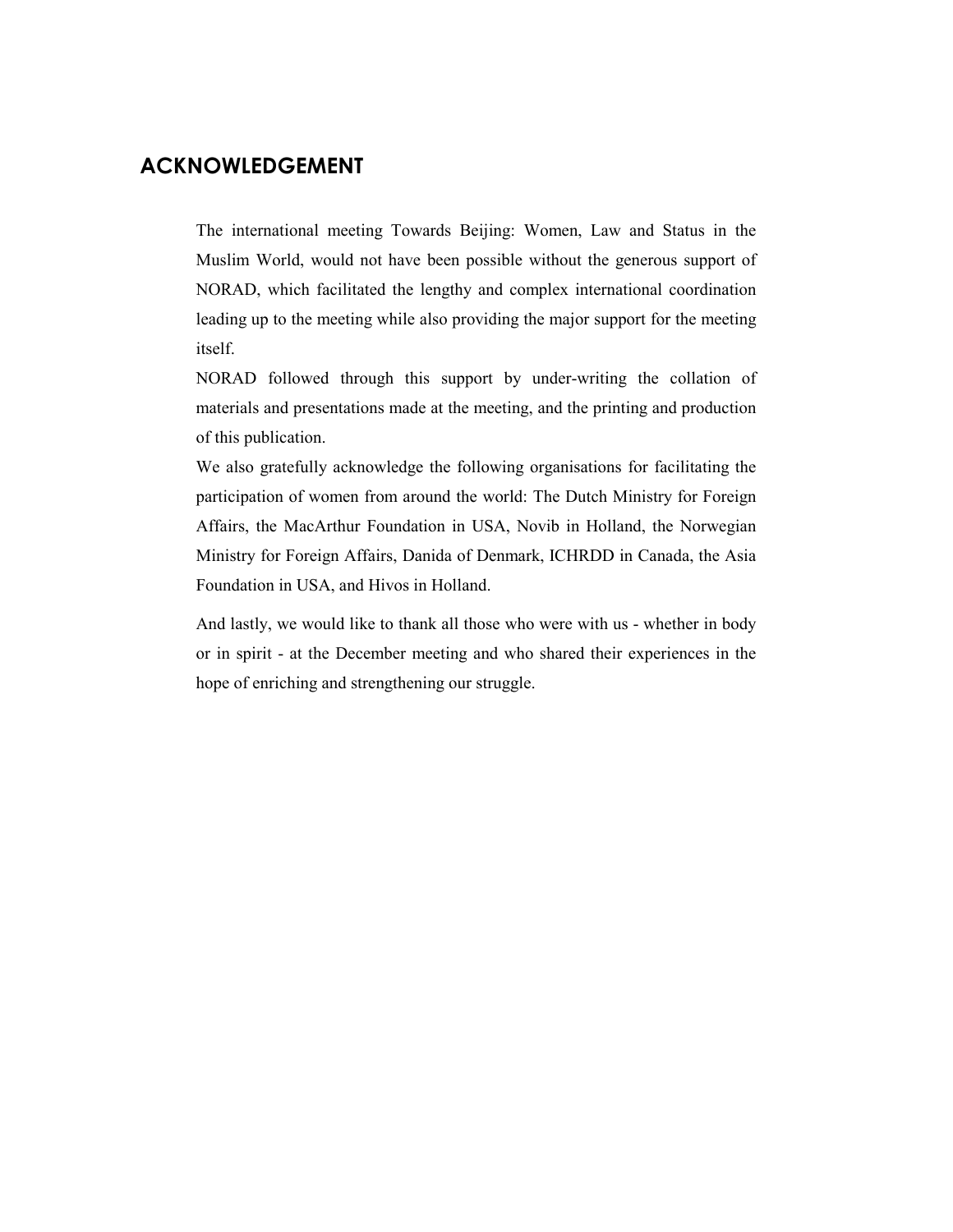# **CONTENTS**

| <b>THE FRAMEWORK</b>                   | 5  |
|----------------------------------------|----|
| The Multiple Sources and Forms of Law  | 7  |
| Family, Patriarchy and Laws            | 11 |
| The Culture of Violence And Women      | 17 |
| Nationality, Identity and Women        | 21 |
| Political and Social Dynamics of Power | 26 |
| <b>STRATEGIES</b>                      | 30 |
| Direct Actions for Change              | 30 |
| Consciousness-raising                  | 32 |
| Lobbying                               | 33 |
| Mobilising and Public Support          | 34 |
| Networking for Change                  | 36 |
| Linking Research to Activism           | 37 |
| Legal Reforms                          | 39 |
| Supports Systems for Women             | 43 |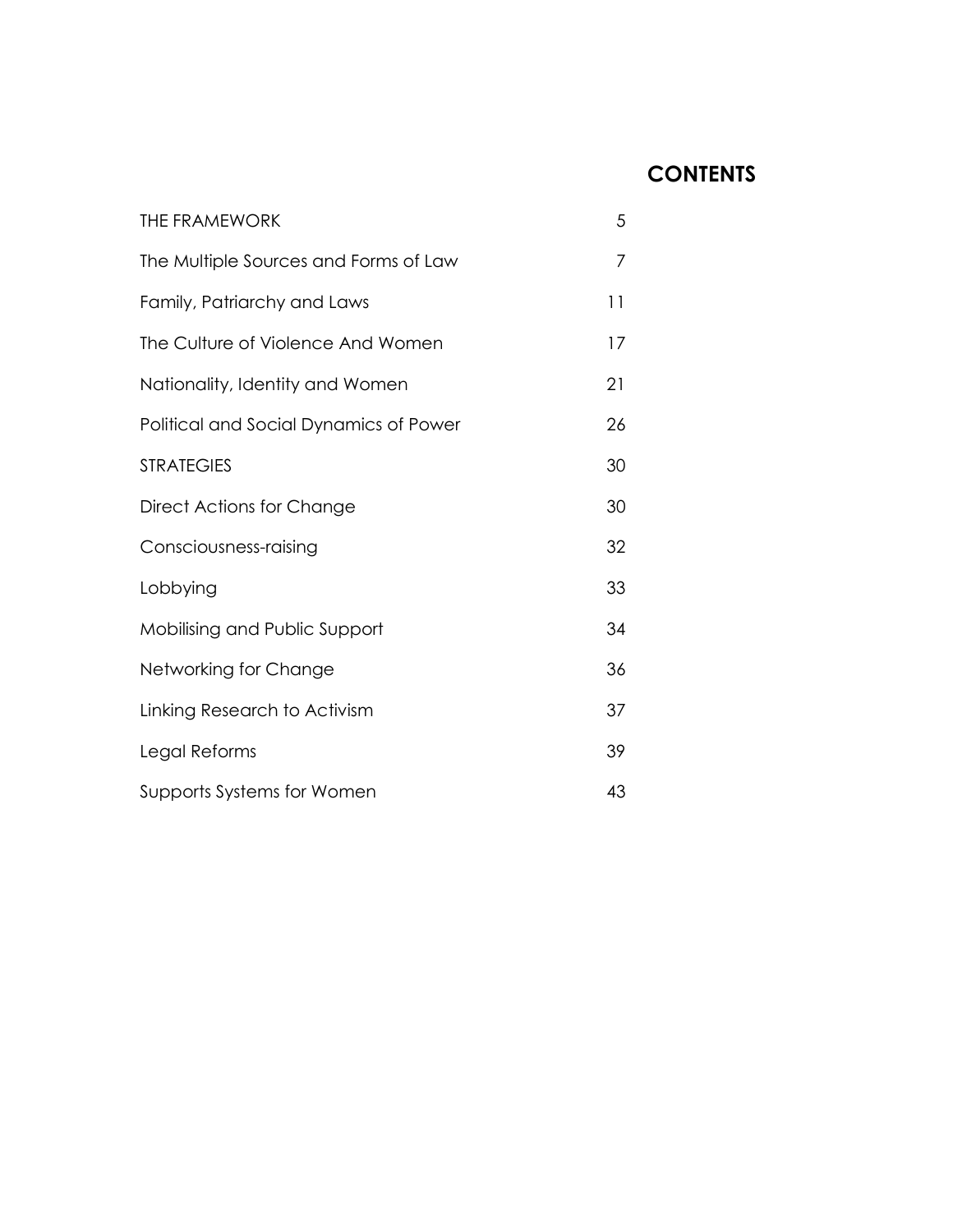The international meeting, Towards Beijing: Women, Law and Status in the Muslim World, was organized by Shirkat Gah Women's Resource Centre, Lahore, and the international network of solidarity and support, Women Living Under Muslim Laws (WLUML).

#### The meeting had a number of purposes:

► To enable groups and potential groups involved in the WLUML Women and Law Programme to share experiences and suggest strategies for future research and action.

► To identify priority areas for women in Muslim societies, whether they live in Muslim majority countries or constitute a religious minority, whether they are governed by laws premised on Islam or by secular laws.

► To provide a forum for sharing and devising strategies on prioritized issues.

► To prepare inputs from the Muslim world for the 1995 World Conference on Women in Beijing and for the Social Summit in Copenhagen in March 1995.

The women who participated had diverse backgrounds: grassroots and NGO activists, lawyers and academicians, development workers, consultants and trainers. The few active male participants were all affiliated with advocacy groups. Geographically, participants came from: Algeria, Bangladesh, Egypt, Fiji, Gambia, Indonesia, India, Malaysia, Mali, Morocco, Nigeria, Pakistan, Philippines, Senegal, Sudan, South Africa, Singapore, Sri Lanka, Turkey, USA, Uzbekistan, Yemen and Zimbabwe.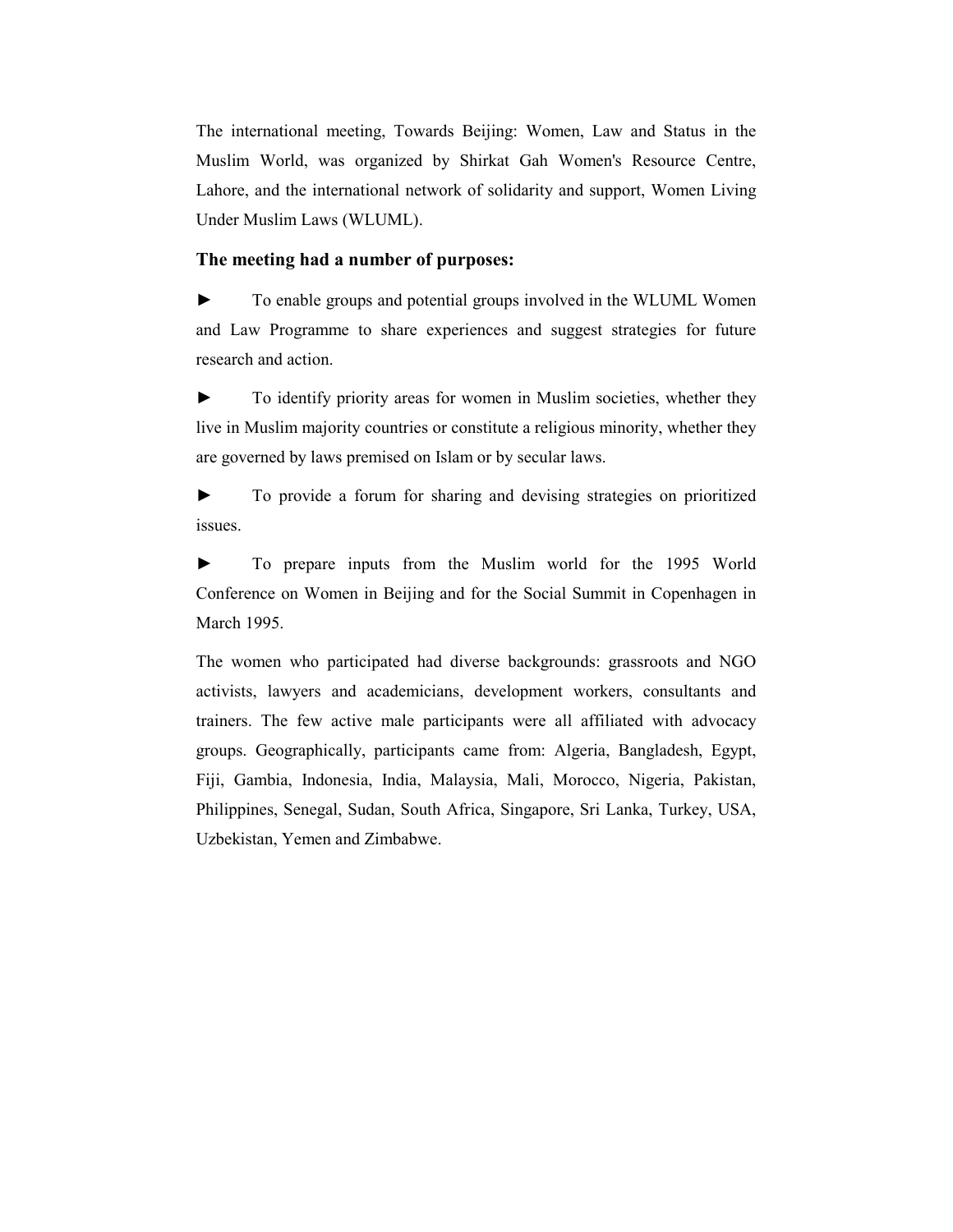## THE FRAMEWORK

The basic concern of the international meeting, Towards Beijing: Women, Law and Status in the Muslim World, was to examine how laws govern women's lives and define what is possible, improbable and impossible for individual women in any given context. The contours of a woman's life are determined by a combination of formal statutory provisions and informal customary practices, either of which can be based on religion, customs traditional to the area and other sources such as colonial rule or global trends. Thus, the laws under discussion were not limited to formal statutory provisions and included the customary practices and traditions of a community that are as (sometimes more) important as the formal legal system.

By highlighting the actual diversities in laws and women's lives, the network hopes to:

- ► deconstruct the myth of one homogenous world of Islam where only one definition of womanhood is possible;
- to demystify the sources of laws and customs that try to immobilize women in servitude; and
- ► provide women an information pool of the multiple strategies evolved by women (and also some men) to counter patriarchal norms, laws and systems, so that each woman and group can take inspiration from one another and evolve strategies and positions most suitable to their needs and context.

The meeting focused on five central themes integral to the status of women in Muslim communities. However, there was no attempt to rigidly maintain the artificial division of `themes', and if the issues are separated here, it is solely for the purpose of focusing the reader's attention.

I. The Multiple Sources and Forms of Law The laws applicable and customs practiced in any given society depend on historical experience (notably colonialism), structures of power, and cultural specificity. But all too frequently, women are made to believe that these laws are `natural' and therefore immutable. Women rarely have information concerning the statutory laws or the sources of either formal or informal laws governing their lives. Internalized customs and attitudes combine with external pressures as barriers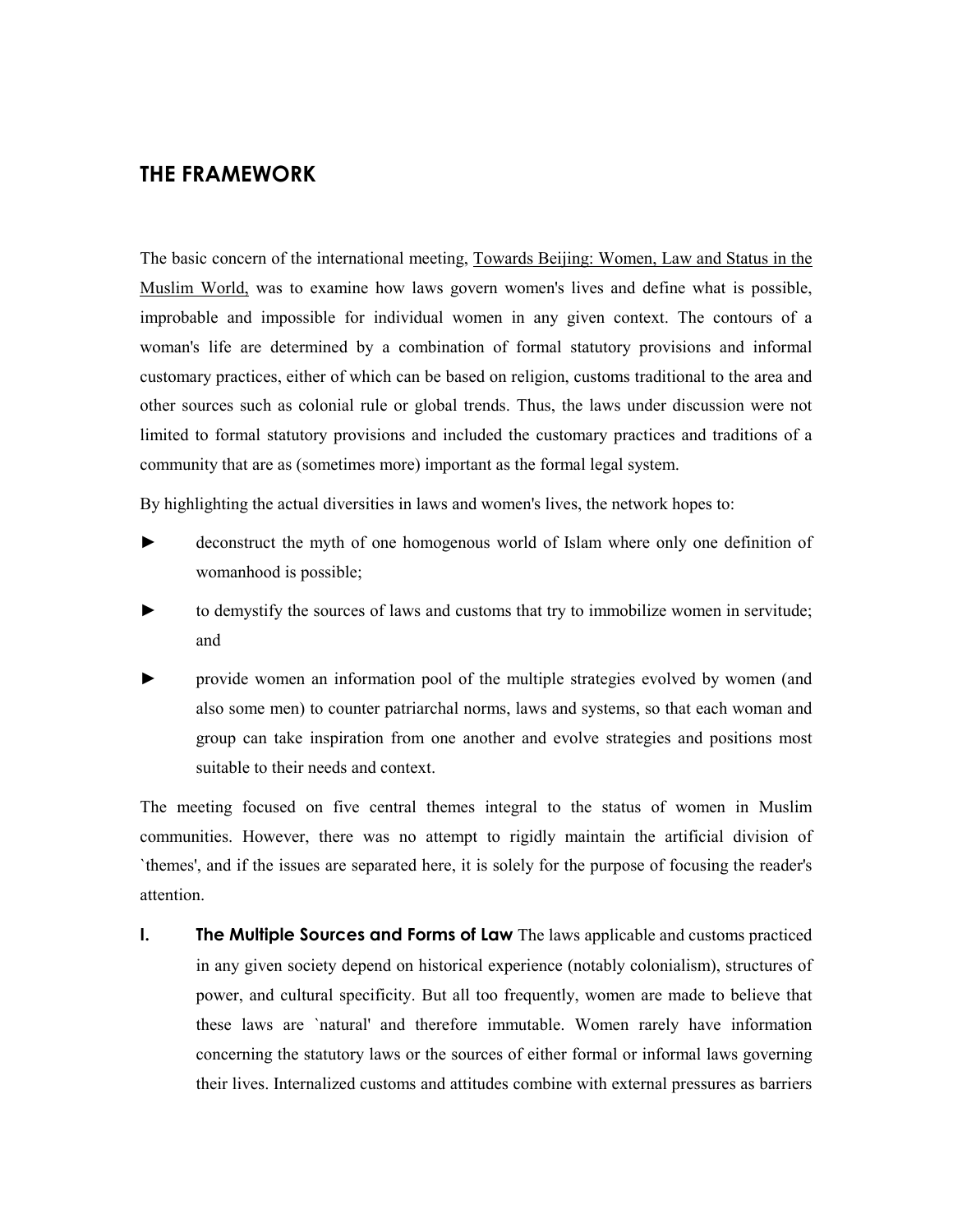to women's activism and self-actualization. And, although there is diversity in the contents and sources of laws throughout the Muslim world, women are invariably unaware of this diversity and believe therefore, that the only way of being is the definition of womanhood imposed on them in their particular context.

- II. Family, Patriarchy and Laws Against this background, the new trend towards `Islamisation' of laws is of particular concern, especially in view of the emphasis placed on family and personal status laws which directly regulate gender relations. This trend reinforces, and tries to give divine invincibility to, patriarchal structures.
- III. The Culture of Violence and Women Throughout the Muslim world, states or groups aspiring to political power are increasingly using religion to condone or even justify violence against women when, in fact, the aim is to strengthen patriarchal control and prevent women from exercising their autonomy. This attack on women's right to define the parameters of their own identity is coupled with what appears to be an abdication by the state of its responsibility to protect its citizens. This is particularly evident in the state's perpetuation of the dichotomy between public and private spheres, with the state condoning or refusing to intervene in instances of violence within the private domain, especially within the family.
- IV. Nationalism, Identity and Women Either as state policy or as a demand by militant groups, identity is increasingly being equated with religious identity. In the process of challenginglaws, women are forced to challenge the identities imposed on them as Muslim women. Where women are part of a minority Muslim community, the pressure to retain religious identity through the application of `Islamic' laws is even greater.
- V. Political and Social Dynamics of Power Laws and customs continue to restrict women's access to the political and economic spheres, their freedom of movement and their right to control their own bodies.

#### THE MULTIPLE SOURCES AND FORMS OF LAW

**1. The diversity of Laws** Neither 'Islamic' law nor the shariah is an homogenous entity. Both depend on interpretations influenced by cultural and ethnic differences, historical contexts, colonial pasts, the sect or school of jurisprudence that a particular community subscribes to, as well as political policy. Equally, laws and customs inevitably assume a shape dictated by those in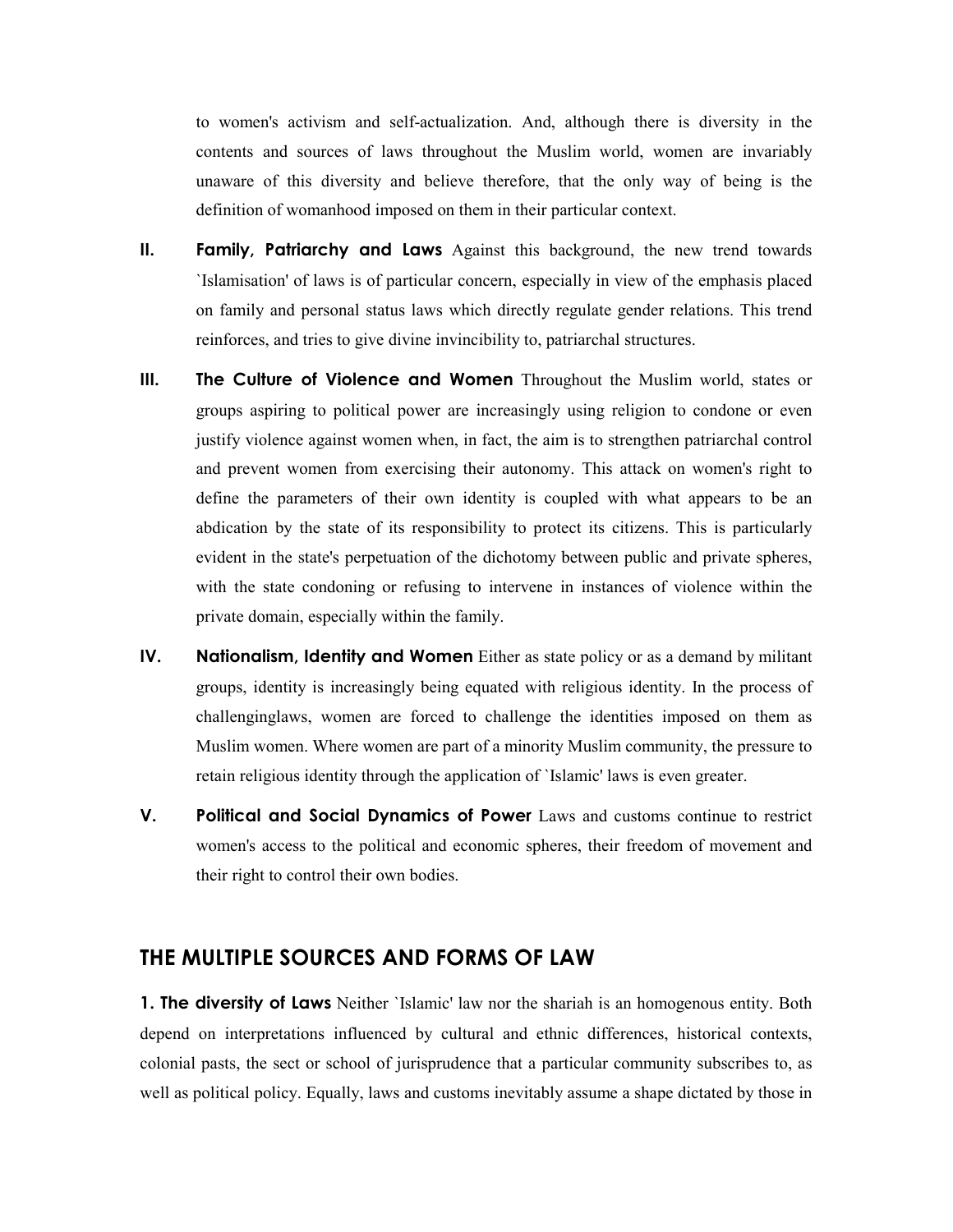power - a category from which women, almost by definition, are excluded. A very few examples of the tremendous diversity in the sources and contents of Muslim personal and family law are:

- In countries following the Hanafi tradition, a woman's consent to her marriage is at least theoretically mandatory. In others that follow a Maliki or Shafi school of thought, a woman is denied the right to enter into a marriage at will and must be `given away' through a contract arranged by her guardian - or wali.
- In some countries (Senegal), Muslim men must go to court to seek divorce from their wives. In many other Muslim countries, the verbal talaq pronounced three times is a valid form of divorce. In yet others (India, Pakistan) the status of oral repudiation is a matter of debate.
- While Tunisia and Turkey have banned polygamy altogether, some countries have tried with varying degrees of success - to restrain the practice (Bangladesh, Pakistan, Indonesia, Singapore), and others provide the option of marrying under Muslim or civil laws with polygamy disallowed in the latter (Senegal, Philippines, India). In many other Muslim communities, however, a Muslim man has the unrestricted right to marry up to four wives.
- Reproductive health policies vary from a virtual banning of contraceptive information and a total ban on abortion that carries heavy penalties, to free access to abortion (Uzbekistan) and aggressive campaigns to reduce population growth (Bangladesh), with most situations falling in between these two poles.
- The concept of muta or sigheh marriage, which permits Muslim men to contract a marriage for as short a period as one hour, has recently been introduced in Sudan (and has traditionally existed in Iran), although it is illegal or invalid and certainly without legal cover in most countries.
- ► Despite a culturally uniform environment, different histories and political frameworks can yield divergent practices as in the former North and South Yemen (now unified). In the south, men cannot contract a second marriage except under strict conditions, e.g. if their first wife cannot bear children, yet the north has no restrictions on polygamy; while in the north the legal age for marriage is at puberty, in the south it has been fixed as 18 years.

Consequently, `Islamic' law or even shariah cannot simply be `introduced', as is so often and glibly either proposed by governments or demanded by militant groups in the Muslim world.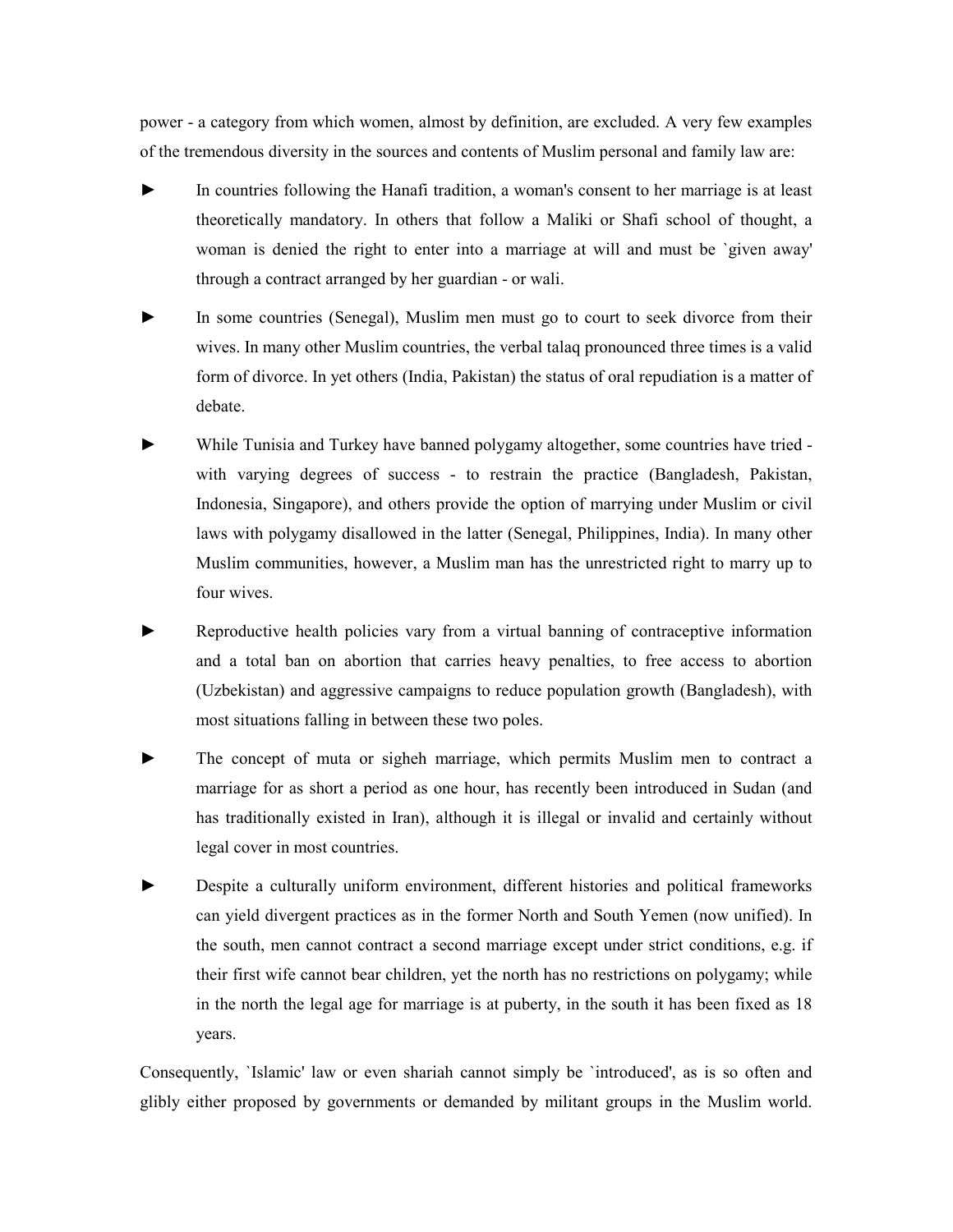These moves are in fact demanding or proposing a particular group's vision of Islam and shariah a vision that, not infrequently, draws inspiration from the systems adopted by the political regimes in Saudi Arabia and Iran.

**2. The Role of Custom and Tradition** Customs are equally, if not more important than formal laws in determining the space, rights and self-actualization of women. For example, kinship is an important concept for African families because it is both social and biological. While in cities kinship patterns have broken down, an ideological reference to the concept remains and when women in Africa demand a greater share of power within the family, they are accused of betraying the African tradition, and of undermining a traditional family pattern that, in reality, has already started to change.

The tremendous influence of custom is found across the board: in secular states such as Turkey and Uzbekistan; in states where the law is supposedly based on Islam, such as Pakistan; and in those countries where Muslims constitute a minority, such as Fiji, India, and South Africa. In most of the Muslim world, patriarchal customs - rather than state law - restrict women's mobility, severely limit their access to public spaces, certain occupations, and information, and deny women equal access to economic resources, health facilities, judicial processes and to educational and job opportunities.

Customs can override formal legal or religious provisions so that, for instance, state legislation on a minimum age for a girl's marriage is frequently ignored or women are refused their share of inheritance despite Islamic injunctions. In many contexts, customs rather than law or religion preclude a woman's consent being obtained for her marriage (Pakistan, India, Senegal). In other places (the Maghreb countries and amongst the Shafi school of jurisprudence in Asia), a woman's right to decide who she marries is denied through religious law codified either into the general law or as part of the minority law.

The fact that a custom is unrelated to, or even directly contradicts religious tenets, does not deter communities from adhering to practices that, more than anything else, serve to maintain patriarchal control over women. One example is female genital mutilation; a practice certainly unrelated to Islam that continues despite being declared unlawful in some places (Sudan). Another is the unswerving observance of dowry among South Asian Muslims - a practice unknown in Islam. The guiding principle in these practices is obviously not religion, even though that may be the justification sometimes forwarded.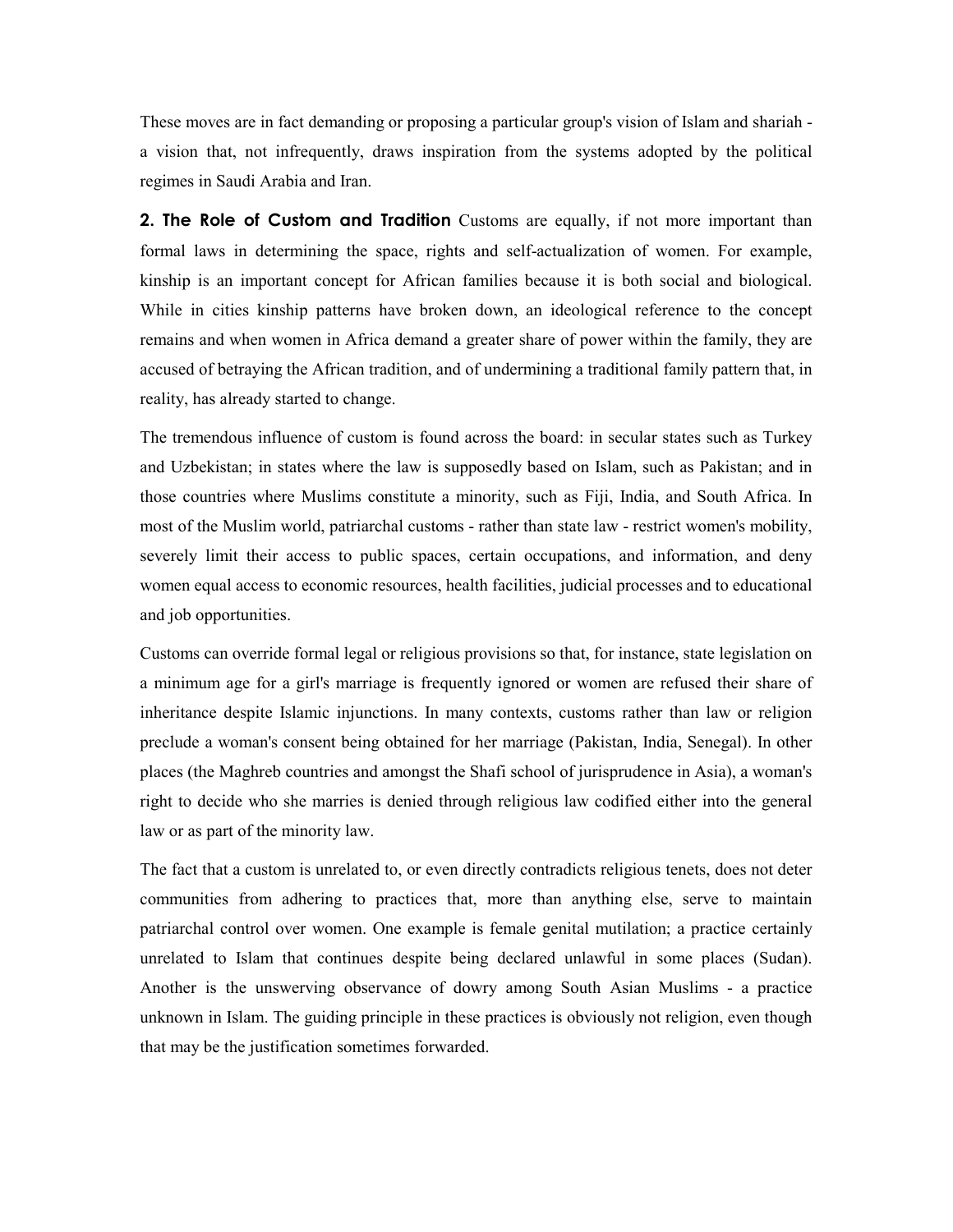**3. Limited Participation in Judicial Systems** A rapid review of existing judicial systems (qazi/shariah, civil and customary) underscores the many ways in which women's participation in the judicial process is either prohibited or restricted. Most traditional adjucation systems of `elders' exclude women, while the induction and promotion of women in the state court systems has been slow and continues to be obstructed.

- Indonesia has a female judge but her decision has to be approved by the Shariah Court headed by a man.
- After the establishment of family courts in Algeria, the serving minister tried to prevent women from becoming judges. Eventually a compromise was reached with women being allowed to become judges but denied the right to deal with personal status law.
- In Morocco, women serve as magistrates but cannot preside over penal sessions; women judges cannot hear cases of personal status law, nor head a tribunal; and women lawyers cannot be judicial prosecutors.
- In Nigeria, female judges exist in magistrate courts and high courts but no woman sits in the Supreme Court. There are no women qazis because the Constitution states that anyone who wants to become a qazi must study shariah law and be called to the bar, and must have served in any sector of the country for ten years. While this does not exclude women, women were not allowed to study shariah law until after women had protested and campaigned for admission in the 1980s.
- In Pakistan, though a ruling of the Federal Shariat Court holds that there is no bar to women becoming qazis, no woman has yet been appointed. Women do serve as magistrates in Family and High Courts, but none has reached the highest appellate courts (Supreme and Federal Shariat Court).
- In Yemen (where all courts operate as Islamic courts), women serve as judges in the southern part of the country that, until reunification, had a socialist regime. But in at least two cases town mayors have recently stopped women from carrying out their judicial duties, and there seems to be some attempt to post women judges to districts where it is prohibited for them to serve in this capacity.

Whether a country has parallel legal systems or one uniform legal system, and whether women are debarred from participating in the judiciary by formal or other means, inevitably women have limited participation in the legal system - especially with respect to issues which relate directly to their everyday lives and discrimination i.e. the family and personal law. Further, in most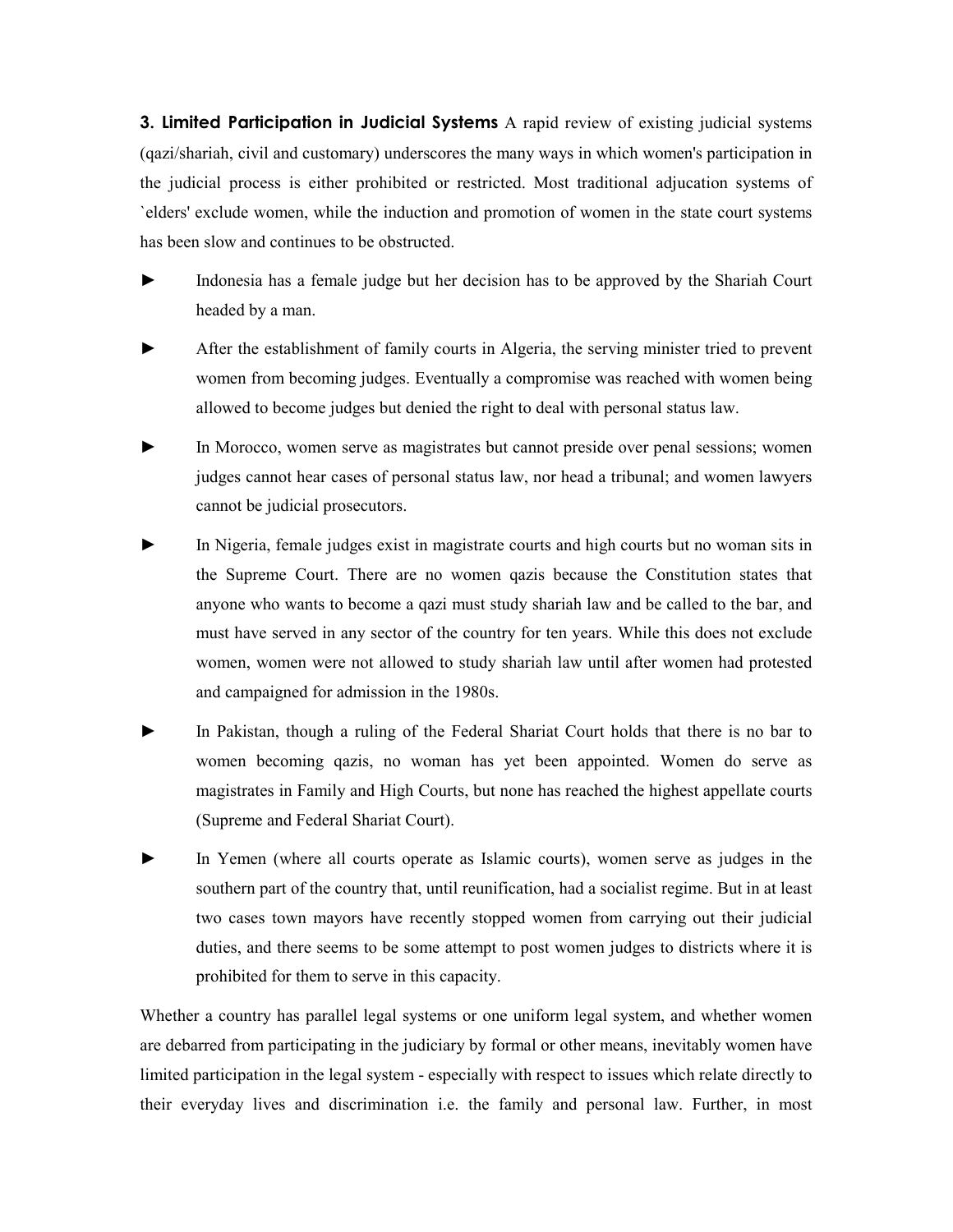countries, the legal system is far removed from people's real lives who commonly adjudicate and make decisions without recourse to the formal, codified law that may exist in the land.

# FAMILY, PATRIARCHY AND LAWS

**1. The Prevalence of Patriarchy** The domestication of women in the family, which is common to most cultures of the Muslim world, is instrumental in their subordination. Though domestication varies across Muslim cultures, societies and states, they all bear the imprint of strong patriarchal systems and structures that are reinforced by the use of Islam as a tool of control over women's bodies, women's rights, women's culture.

Patriarchy cuts across all cultures, boundaries and religions and exists even in secular structures. Thus, in Turkey which has secular laws, the husband is the official head of household; men therefore decide the place of domicile, and a woman cannot have an abortion without her husband's consent.

However, across much of the Muslim world, the rules governing family and personal matters are said to be, or are, in fact, derived from Muslim laws. Customary practices interlock with formal laws to keep women oppressed, and either one or the other is almost inevitably labelled `Muslim'.

- ► In Turkey and Uzbekistan, the formal laws may be secular, but customary practices refer to Islam.
- Senegal has three distinct legal systems: two formal courts, one civil and the other Muslim, as well as traditional customs.
- In some countries (Philippines, India, Senegal), Muslims can choose to marry under civil law or Muslim family law. But when the choice is presented in a manner suggesting that only one option is `Muslim' most people opt for that labelled `Muslim', irrespective of its content.

**2. Trends in Islamisation** For women in Muslim societies, the most alarming recent development that serves to reinforce the patriarchal system (and claims the divine right to do so) is the increasing trend of `Islamising' laws.

Most Muslim communities, whether majority or minority, have introduced some `Islamisation' measures, either as the policy of an obscurantist regime (Sudan), or as an expression of `identity' (India). Almost inevitably the first step towards Islamisation or even `religious autonomy', is the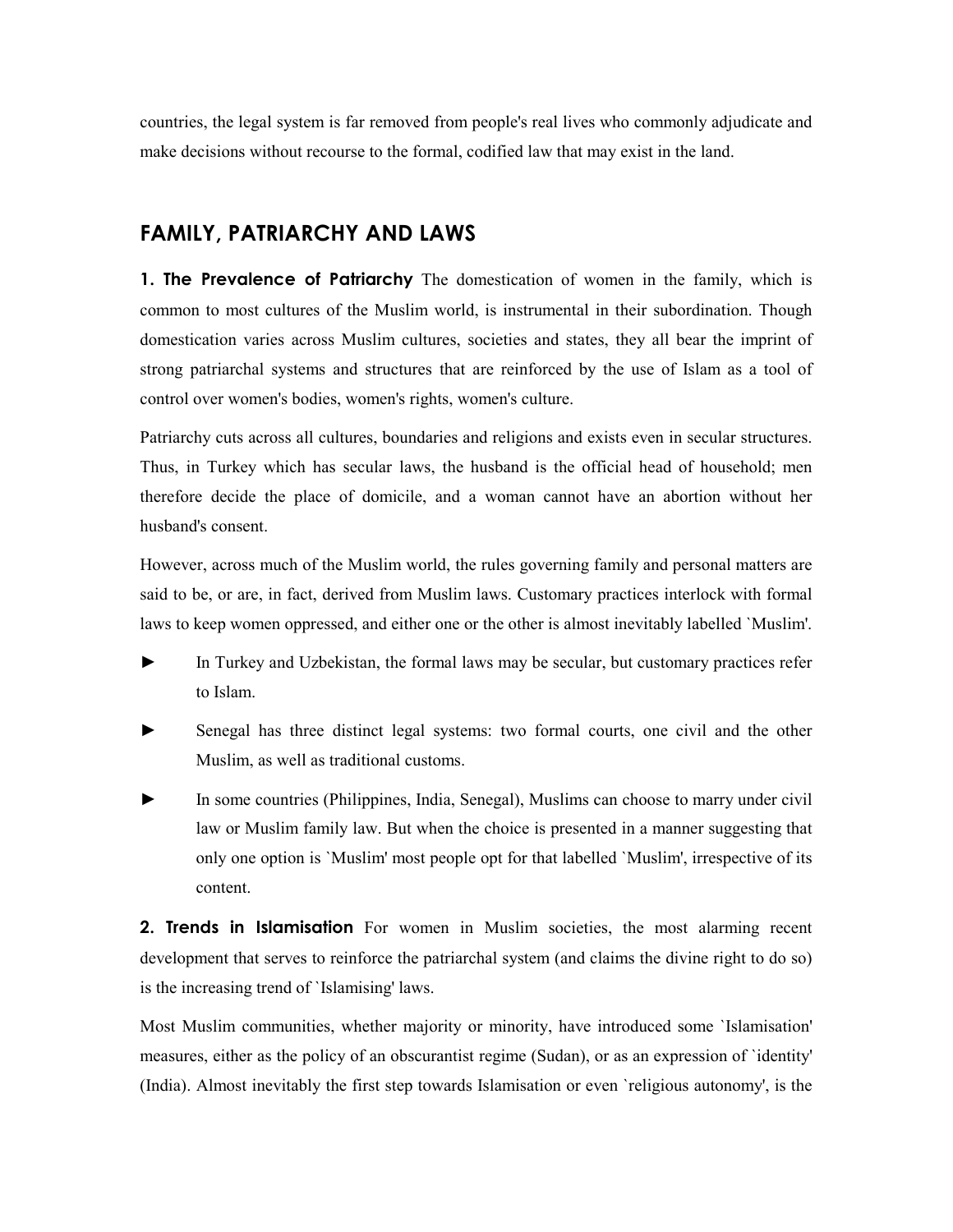adoption of Muslim personal (family) laws, invariably interpreted to strengthen the man's position as head of household and the guardian of children. It usually also gives men the right to indulge in polygamy, divorce their wives through oral repudiation, and not be liable to pay any maintenance to their wives after divorce. Given the negative repercussions `Islamisation' has had for women, there is an urgent need to deconstruct the whole concept.

Many Muslim communities are currently witnessing campaigns for an `Islamisation' of laws either as a part of government policy, or as a demand of aggressive pressure groups, or as a response of governments to the latter. Nevertheless the dynamics of `Islamisation' may differ significantly and need to be understood.

In Malaysia, Islamisation is occurring side by side with a free market economy, privatisation and industrialisation. While head-scarves for Muslim women are promoted, places of entertainment thrive - including those that serve alcohol, and there are no restrictions on women's right to education or to work. And although hudood laws are on the anvil in Malaysia's Kelantan state, the main Islamist political group in the country has been banned. The government is using Islam both as a modernising vehicle - through arguments emphasising e.g. that Islam extols the virtues of hard work and enterprise - as well as a buffer against the adverse social and moral consequences of industrialization and urbanization. At the popular level (as opposed to government policy), people appear to be turning to Islam due to genuine dissatisfaction with the type and bewildering pace of development taking place.

A different face of Islamisation is visible in Sudan where it is being promoted by an authoritarian regime with much more brutal effects. Women's job and promotion opportunities in the government have been severely restricted; their mobility made dependent on male and state approval at various levels; their rights to land ownership curtailed; and even their dress regulated. Girls and women enrolled in educational institutions are formally subject to a dress code and may be expelled in the event of violation of this code. Further, various state-instituted bodies have been established to patrol streets to ensure appropriate behaviour.

In Pakistan, even though the present government does not subscribe to a religiously conservative viewpoint, a number of laws passed earlier during the Islamisation drive of the military dictator, General ZiaÿulÿHaq, are still on the statute books. These include the Hudood Ordinances, which amongst other things: prescribe penalties of lashes and stoning to death for adultery; fail to distinguish between rape and extra marital intercourse; protect rapists from maximum punishment and discriminate against women's evidence for such cases but award them punishment on a par with men.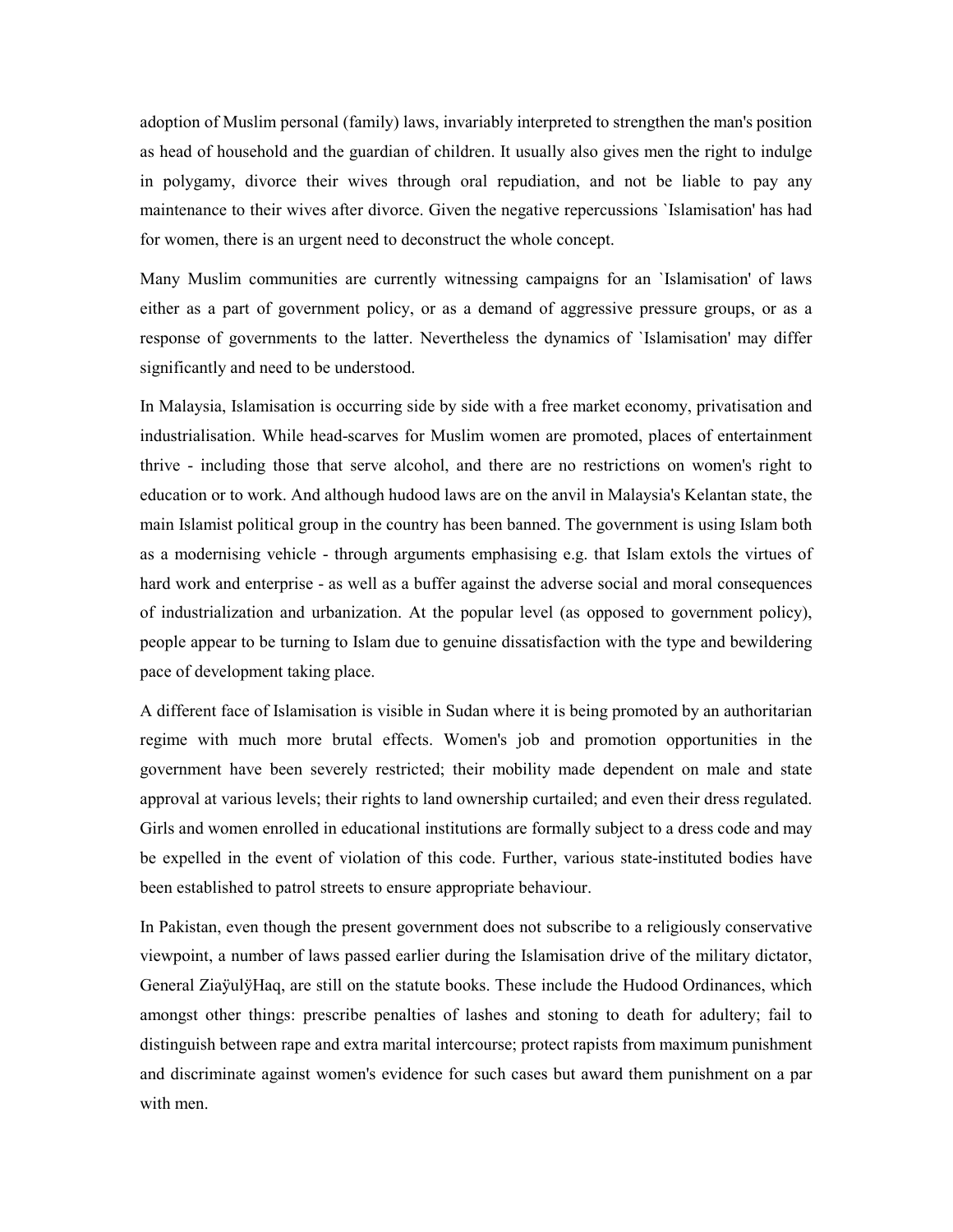In most cases, the Islamisation of laws has undermined women's rights and further eroded their social status. Where Muslims are a majority, non-Muslims have become victims of oppression (Pakistan). Where Muslims are a minority, Islamisation has denied Muslim women rights enjoyed by non-Muslim women (India, Sri Lanka), though this can also work the other way around: in Malaysia, Muslim women cannot get restraining orders against violent husbands - even though this remedy is available to non-Muslims - because of a constitutional provision giving supremacy to shariah law in matters of conflict.

At the same time, the Islamisation trend has given rise to a response from within: a new wave of Islamist feminists with unconventional and women-centered interpretations of Islam. A movement now visible in Iran and Malaysia (and emerging in other situations: Sudan, ex-Soviet Central Asia, Turkey), Islamist feminists are challenging and reforming Islamic doctrine from within, rather than advocating a secular model of gender equality. In contexts where conceptualisation outside the framework of Islam is difficult, this shift has already encouraged women to distinguish between patriarchal tradition and `Islam'.

In Iran, opposition to the move to rescind women's legal rights has come not only from the secular and `westernised' classes of Iranian women. Many Islamist women activists who have had religious education disagree strongly with the state's vision of women's role and its attempt to return to what the religious leaders call `old Muslim ways'. These women point out that much of what is presented as `Islamic' is only patriarchy in Islamic garb. One of their first successes was the introduction of a new family law which is one of the most progressive marriage laws in the Middle East, although it does not deviate from any of the major conventional assumptions of `Islamic' law.

**3. The Struggle for Secular Laws** When a particular government seeks to restrict the individual's autonomy in a specific area, it often uses religion, culture, or ethnic identity as a justification for denying, putting into abeyance, or rescinding a particular right. The experience of groups struggling to bring about secular laws has been that where principles of religion, culture and tradition are invoked, the obstacles to change appear immutable. Autocratic and oppressive tendencies of religion and culture, that allow no scope for either dissent or diversity, are on the rise and are being promoted with militant zeal, increasingly threatening and isolating women's rights. But communalism and fanaticism cannot be successfully overcome under the influence of identity politics. To counter these forces, there is a need to assert a choice for laws that rise above the narrow boundaries of religion, culture and identity, and are therefore secular in nature.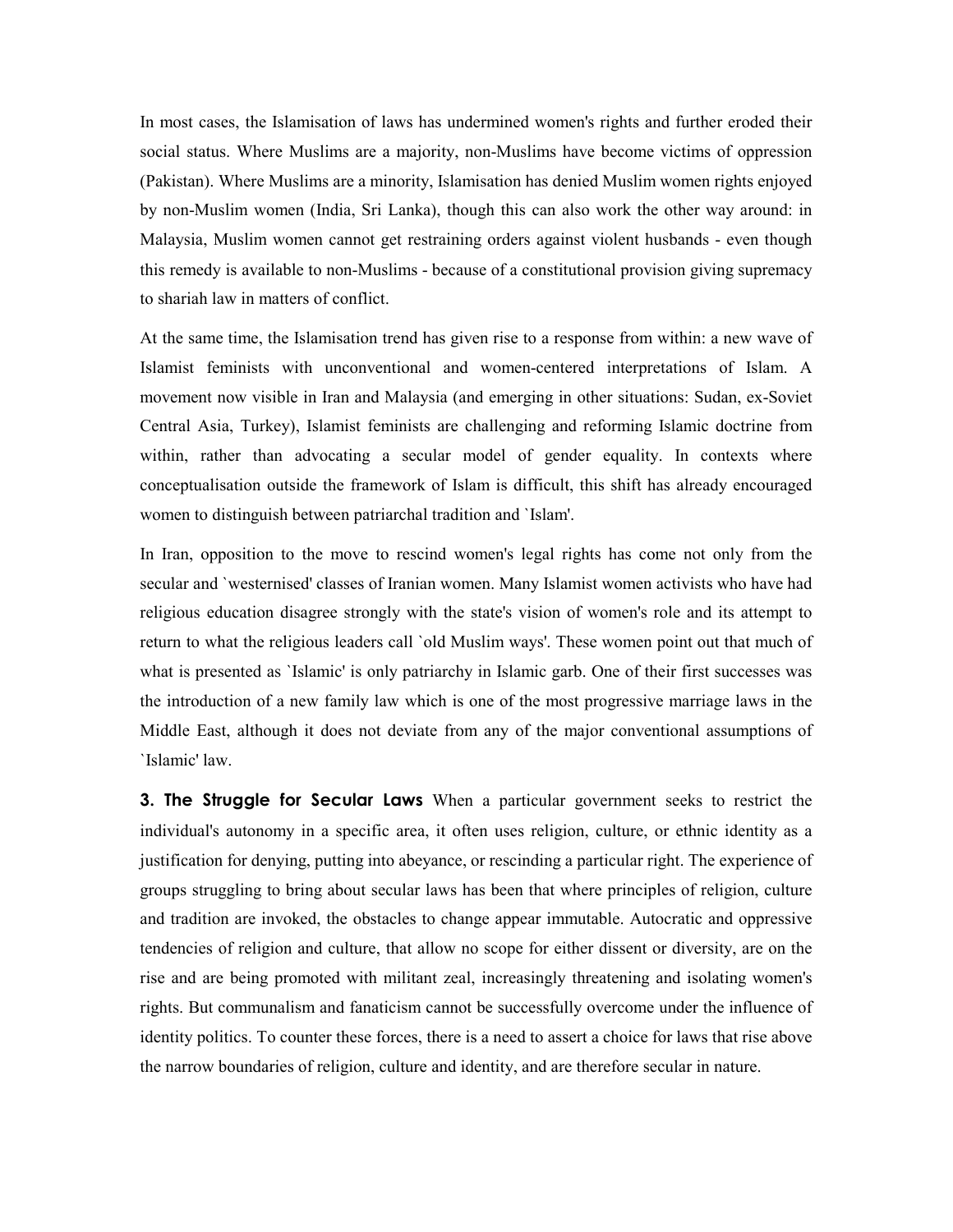In the face of this onslaught, the question is how to conduct a struggle for secular law and what this will achieve. While it is agreed that all legal systems - secular, religious or customary - are patriarchal, a majority feel that secular laws are preferable if for no other reason than because they are easier to challenge. However, the struggle for secular laws is not without complications since it intersects issues of community identity. Where some women feel that no amount of interpretation would change the patriarchal foundations of Muslim jurisprudence, others feel it necessary to `reclaim' religion and interpret it in a manner favourable to women. As a network, WLUML accepts women will have different viewpoints and maintains that each group of women, even when they choose a different option for themselves can, nevertheless, learn from the other.

**4. Fundamentalism** There is continuing debate over how politics, religion and law come together at different periods, and in this context what is actually meant - and understood - by `fundamentalism'. Some women differentiate between `fundamentalism' which does not necessarily have an extreme view and `fanaticism' (or `extremism') that rejects any dynamism in Islam and traces its origin to roots which sometimes differ from Islam. Others are uncomfortable with the western media term `fundamentalism' because in local languages it is translated as `those who return to the origins' or `who love Islam' (e.g. buniyaad parast or Islam-pasand in Pakistan). Muslims often feel comfortable defining themselves as fundamentalists, because they see this position as going to the roots of what Islam should be, yet groups referred to as `fundamentalist' invariably do not have a return to the roots of the religion on their agenda. (In some countries, such groups are referred to as obscurantists or simply the religious right.)

The general understanding of the term is a group of people belonging to a particular religion or ethnic group that claims not only to have divine authority, but uses that claim to secure political power and impose its vision on everybody else. Far from being confined to one religion alone, fundamentalist tendencies are visible throughout the world in all religions. `Fundamentalist' groups can belong to a majority community (religious or ethnic) as well as to a minority. The presence of such groups and their aggressive determination to monopolize the social and political discourse has pushed many other political actors into adopting a similar framework; often as a means of advancing their own agenda.

The real issue is one of politics. In the context of identity politics, what is important is that the space available to individuals and groups within a society or country to define their lives for themselves is being reduced, whether it is done by fundamentalists, obscurantists or ethnic extremists. The right-wing political groups who claim to be the mantle-bearers of Islam are not trying to bring about a new Muslim society; they are trying to seize political power and in the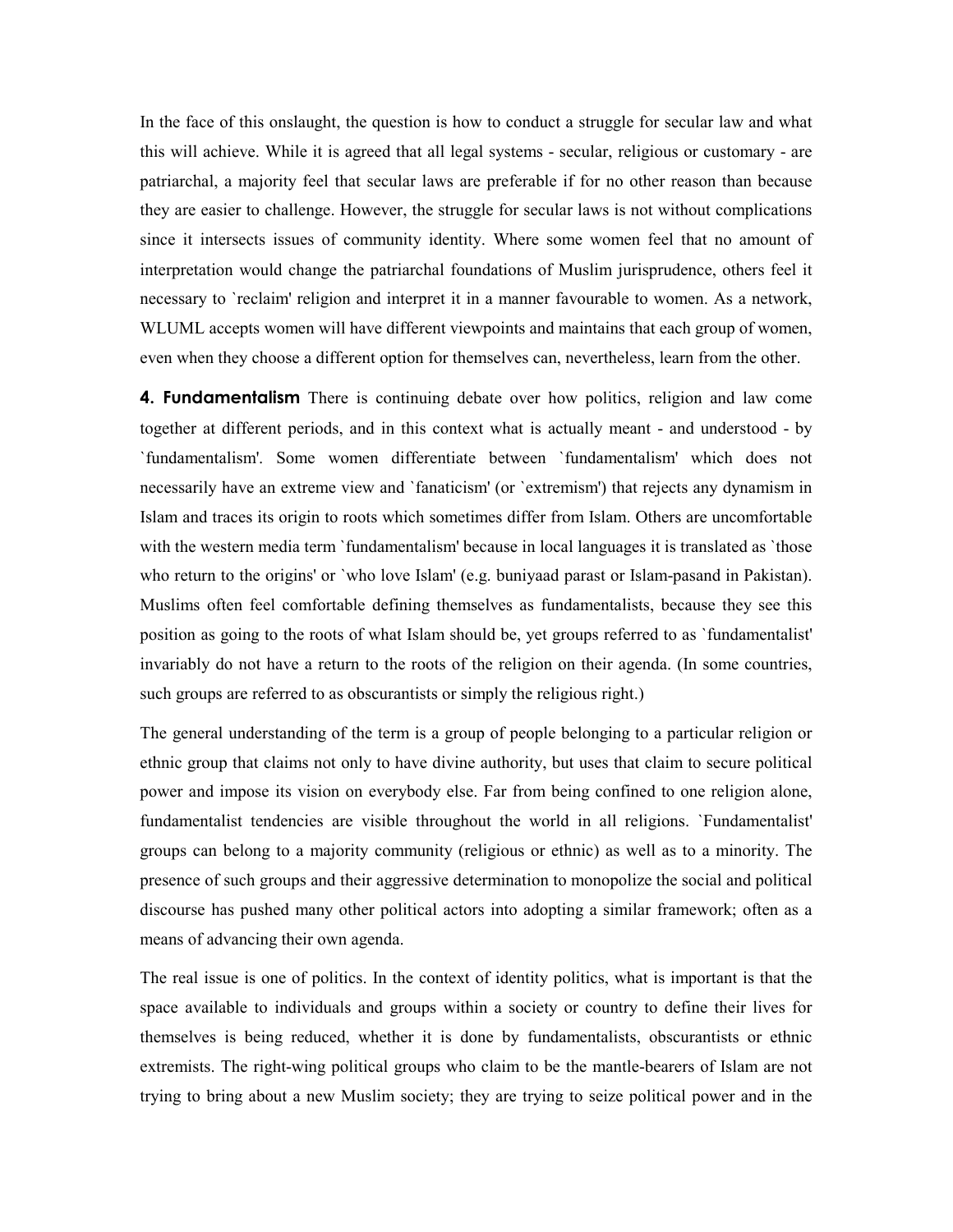process, the power to define women's lives. In Gambia for instance, the practical manifestations of `fundamentalism' are women veiling themselves and not going into areas dominated by men. However, women are not the only ones affected since, by de-legitimizing secular politics, the religious Right has actively tried to eradicate the space for any secular self-definitions.

There is a need to identify the people using this ideology, and to discover how women relate to them. Does the popular support for the agendas of the religious Right stem from a desire for an alternative system? Are such movements (whether in Malaysia, Gambia or elsewhere) trying to provide an alternative socio-economic system? Is this the reason that men and women dissatisfied with the present system respond so positively to such movements? If so, a major challenge for the women's movement is to evolve the vision of an equally attractive system that responds to the socio-economic and spiritual needs of people but is egalitarian in nature. Women should define what kind of world and society we want to live in, what we define as politics and our own role in it.

## THE CULTURE OF VIOLENCE AND WOMEN

**1. The Changing Context** The use of socially sanctioned violence to relegate women to their socially defined places is not a new phenomenon but it has taken on new manifestations. Today, significant transformations in the economic and political fields have produced their own set of issues. With the end of the Cold War, economics has replaced politics in directing national and international policies, at the same time that religious extremism has assumed dramatically new dimensions. As nations come under pressure to show rapid economic growth, the market instead of the state has become the target of development assistance with the emphasis shifting from the state sector to the private sector. In an environment of acute competitiveness, market performance is dictating largely profitÄdriven state policies.

These developments have related to women in a specific way. A vast unorganized female industrial working force has emerged. More and more women are joining the work-force thereby `deÄstabilizing' the traditional family structure, with serious implications for gender relations. Women's socially dictated role has been bent out of shape or entirely replaced and men are having to deal with the new role assumed by women. If men are uncomfortable with the social implications of this change they are, nevertheless, reluctant to forgo the economic benefit derived as a consequence of women's breakthrough into the market economy. There is, therefore, a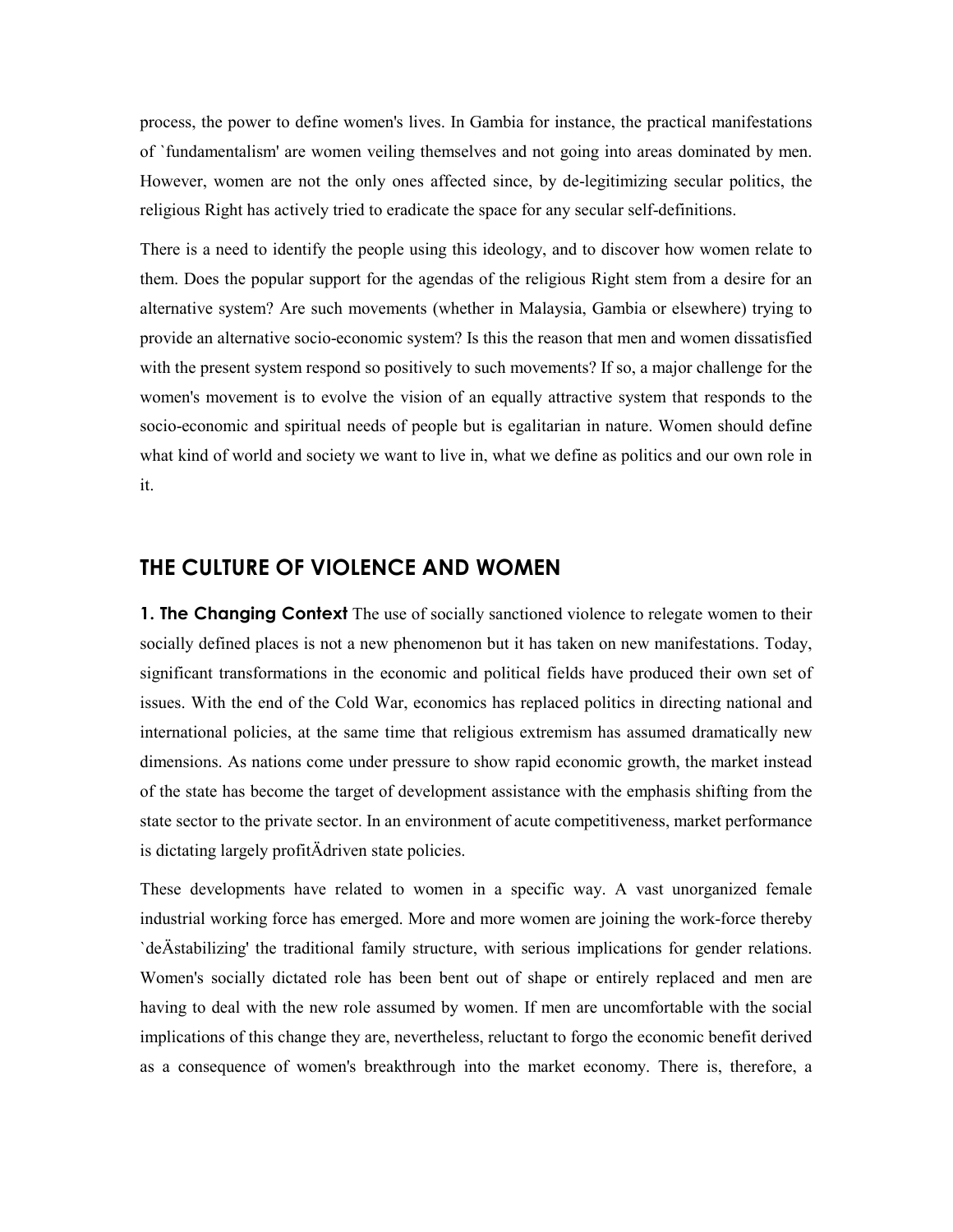conflict of interest between patriarchal interest on the one hand and the private and economic interests in the family on the other with at least two visible consequences:

- Religion and custom (and often custom disguised as religion) are increasingly being (mis)used by men to maintain control over women and to justify acts of violence against them. Violence is being used by family members, by extremist groups, or by the state, to strengthen or maintain patriarchal control in changing circumstances.
- In its new role, the state appears to be willfully abdicating responsibility for its essential role of providing protection to its citizens, even of ensuring their physical survival at the same time that various pressures are reducing its powers of governance. Women are not therefore, getting the expected assistance and protection from the state in terms of economic, social and political security. Challenged in their role of governance, weak states are trying to mitigate their lack of popular authority by claiming a divine right, promoting religious extremism.

**2. Violent Customs** Female Genital Mutilation (FGM), one example of institutionalised customary violence against women, is routine practice in a number of Muslim communities. Women from Sudan, Gambia, and Sri Lanka explained how FGM, which began as a custom, has been elevated to an integral part of Islam in the popular imagination. Social norms and beliefs are so strong that even though the practice has been illegal in Sudan since 1964, no significant decline has been registered. However, in Burkina Faso, an active government programme over the past ten years has led to a dramatic decline in FGM, practised among Christian, animist and Muslim communities alike.

In South Asia and some countries of the Middle East, `honour killings' of women on suspicions of illicit sexual relations cuts across religious divides. In some areas of Pakistan, the practice known as karo kari is institutionalised to the point that innocent female relatives can be murdered on the pretext of being a kari simply to avoid prosecution for murdering a male enemy.

3. The State, Laws and Islam In several countries the state's legal system fails either to give women adequate protection, for example against rape and domestic violence, or is itself responsible for perpetrating acts of violence against women through brutal punishments or sexual abuse at the hands of state agencies. While even secular laws are patriarchal and biased against women, the trend of so-called Islamisation of laws is often to blame for an increase in `legalised violence' through provisions stipulating whipping, amputation, stoning to death, etc.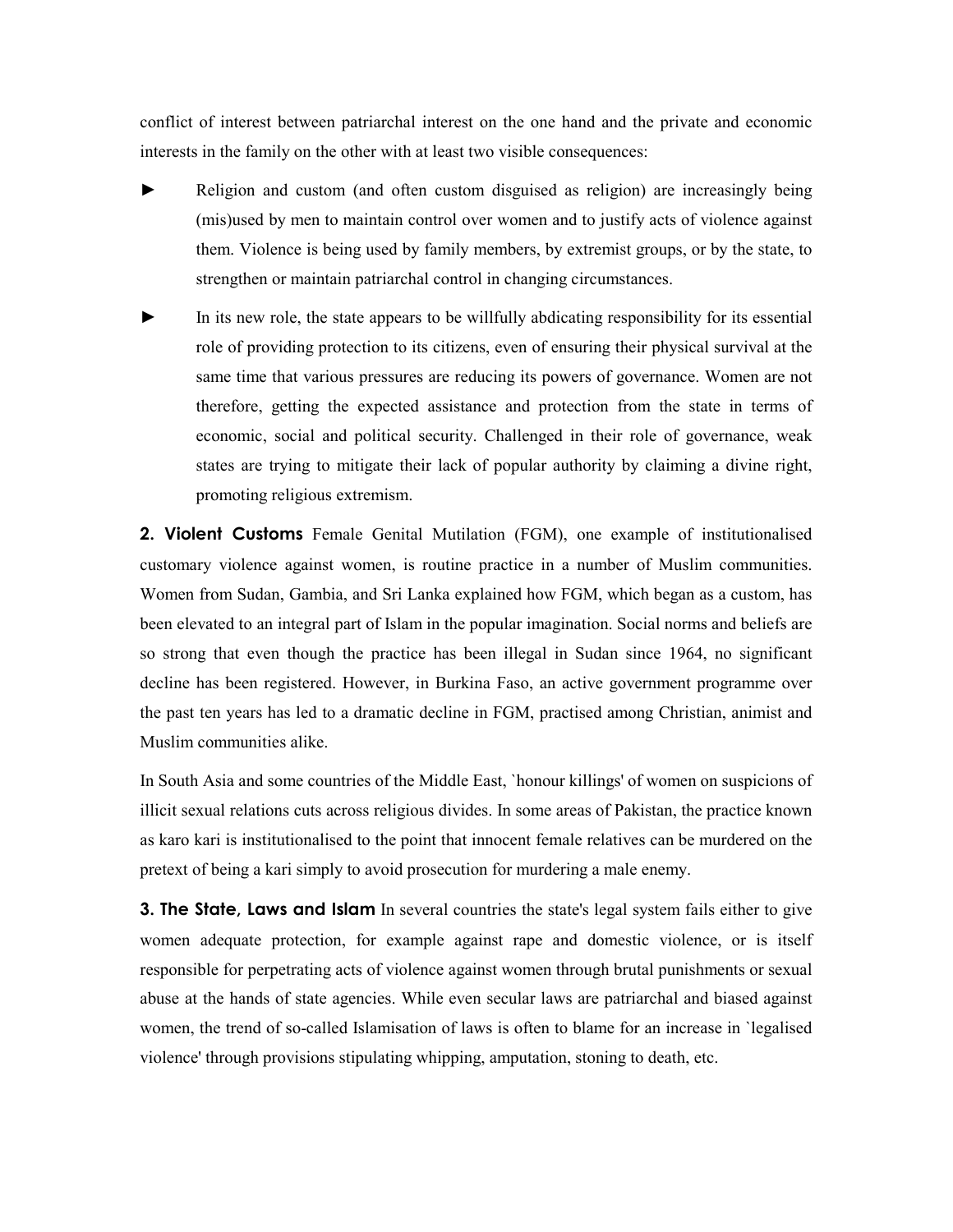- In Pakistan and Malaysia, under the zina (extra-marital intercourse) laws, if an unmarried Muslim woman becomes pregnant she has to prove rape or else face prosecution for zina. In Pakistan women are also liable to the so-called `Islamic' punishments of floggings and stoning to death for zina. Rape victims who cannot prove absence of consent (e.g. if there are no marks of violence on their bodies, or if they fail to produce witnesses) risk being prosecuted for zina.
- In Sudan, `popular committees' and `public outlook supervisors', as well as the regular police force, are empowered by the state to take women to court for immediate punishment (usually whipping or fine) for not dressing or behaving in an `appropriate' manner. What may be considered inappropriate is entirely at the discretion of the official; one woman was taken to court for chewing gum in public.

4. Violence by Social Groups in the Absence of State Intervention Much of the Muslim world was colonised in its recent past and has not grappled very effectively with the task of creating modern nation states. Colonial political and administrative structures have virtually disintegrated without being replaced by effective alternatives. This has led in some countries to a breakdown of law and order with weak governments whose only interest is to stay in power. Extremist groups have capitalised on this situation to promote their ideology through violence, and in some cases have erected what are effectively parallel judicial systems.

- In Bangladesh, village arbitration councils (salishes) comprising of `elders' have assumed the power to act as judge and jury in criminal matters although they have no legal power to do so. A number of `Islamic' punishments have been carried out by these councils, while the state looks on. Their targets are usually women. For example, a 14 year old girl was raped by an influential village leader and became pregnant. Since there were no witnesses, the influential man was set free while the young girl was sentenced to 100 lashes. Her mother was also sentenced to 100 lashes for accusing the elder in front of the council. The fatwas (edicts) of the elders are also being used to intimidate women who either work for NGOs or take advantage of the facilities provided by them.
- In Afghanistan, the state is, at present, virtually non-existent and warring factions rule over their own fiefdoms. In the general state of lawlessness - where each dominant group improvise adÿhoc and arbitrary laws - women have been forced to live secluded lives for fear of rape and abduction by rival gangs.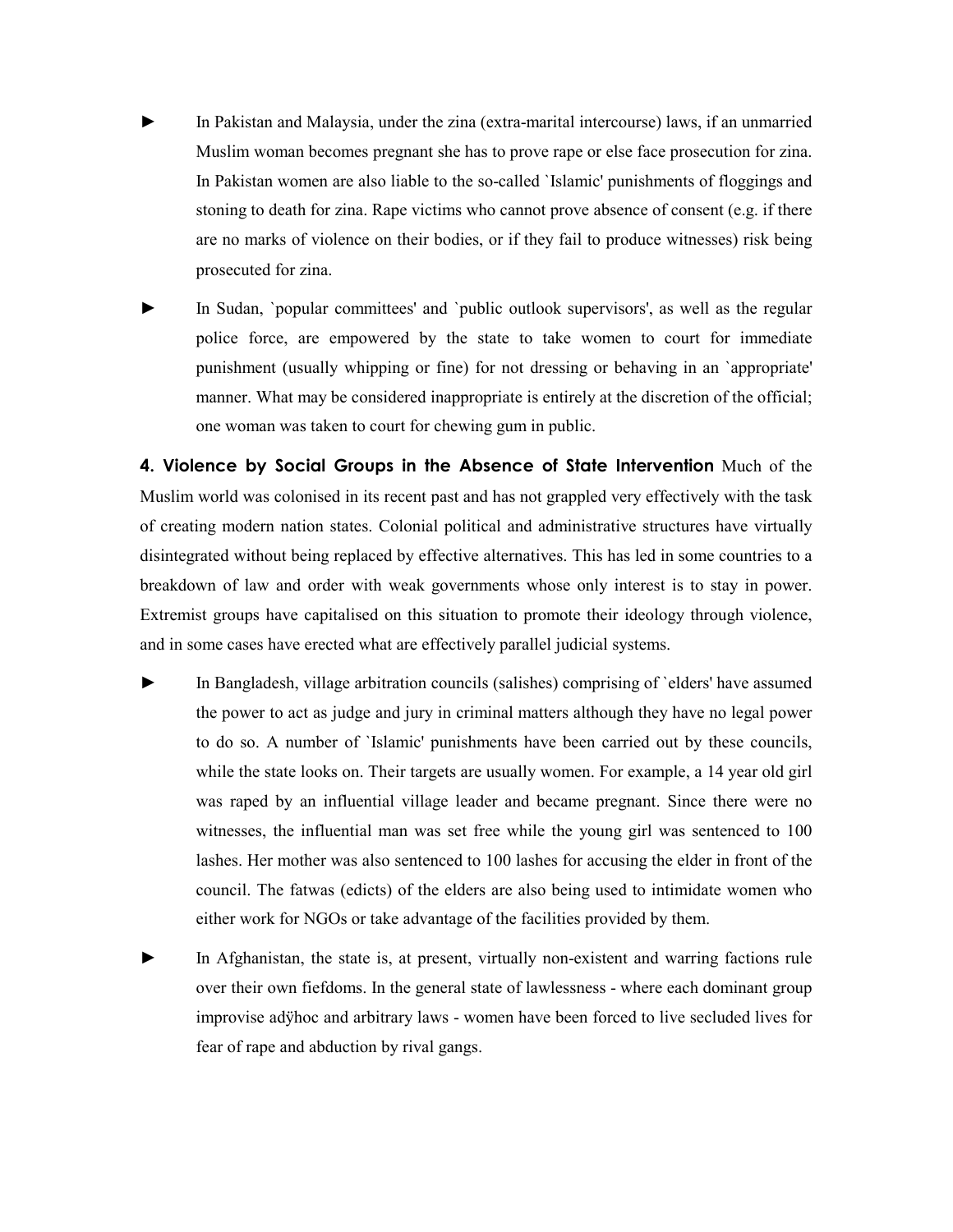In Indonesia, the state has, so far, failed to intervene in the trafficking of women to be used as sex workers in Europe and Japan, nor has it prevented women from being forced into marriage and being used as `mail order brides'.

**5. Violence as a Political Weapon** A new form of violence has been unleashed by militant obscurantist groups to bring into line `errant' women, i.e. those who are actively engaged in creating an identity other than the one defined for and imposed on them by such groups.

- In Algeria, women living alone or pursuing an independent lifestyle are targetted for attack by militant groups and even killed. Militants commit acts of violence against women as part of their `battle' for political power, to demonstrate their strength and their rivals' impotence. Young women are abducted by gangs associated with the militant groups and raped while older ones are forced to work as servants as a display of power by the militant groups.
- ► In Afghanistan, the militant group holding power in a particular area has been known to imprison, torture and rape women belonging to rival factions or ethnic groups.
- In India, rape is used as a weapon in communal conflicts exploited by groups in their pursuit of political power. Muslim women have been subjected to mass rape (for example, after the Ayodhya incident) and, even more shocking, video tapes were made of mass rapes of Muslim women and distributed as an act of celebration.

#### NATIONALISM, IDENTITY AND WOMEN

**1. The Politics of Identity** It is a matter of concern that amongst Muslims in so many countries, identity is being reduced to and equated with religious identity. In some countries the state is instrumental in promoting religious identity as the primary identity, in others, militant political groups are trying to promote their brand of conservative, obscurantist Islam, often through undemocratic and violent means (Egypt, Algeria, Pakistan). In some countries where Muslims are in a minority (India, South Africa) the desire to be ruled by Islamic laws is even more closely linked to the group's notion of identity. In India, for example, in response to the rise of Hindu fundamentalism (or fanaticism), the culturally diverse Muslim communities have begun to cling to Muslim personal law as the symbolic embodiment of their community identity.

In South Africa, the question of personal law poses an interesting dilemma. Here, the white supremist regime denied legal recognition to all community-specific laws so that Muslim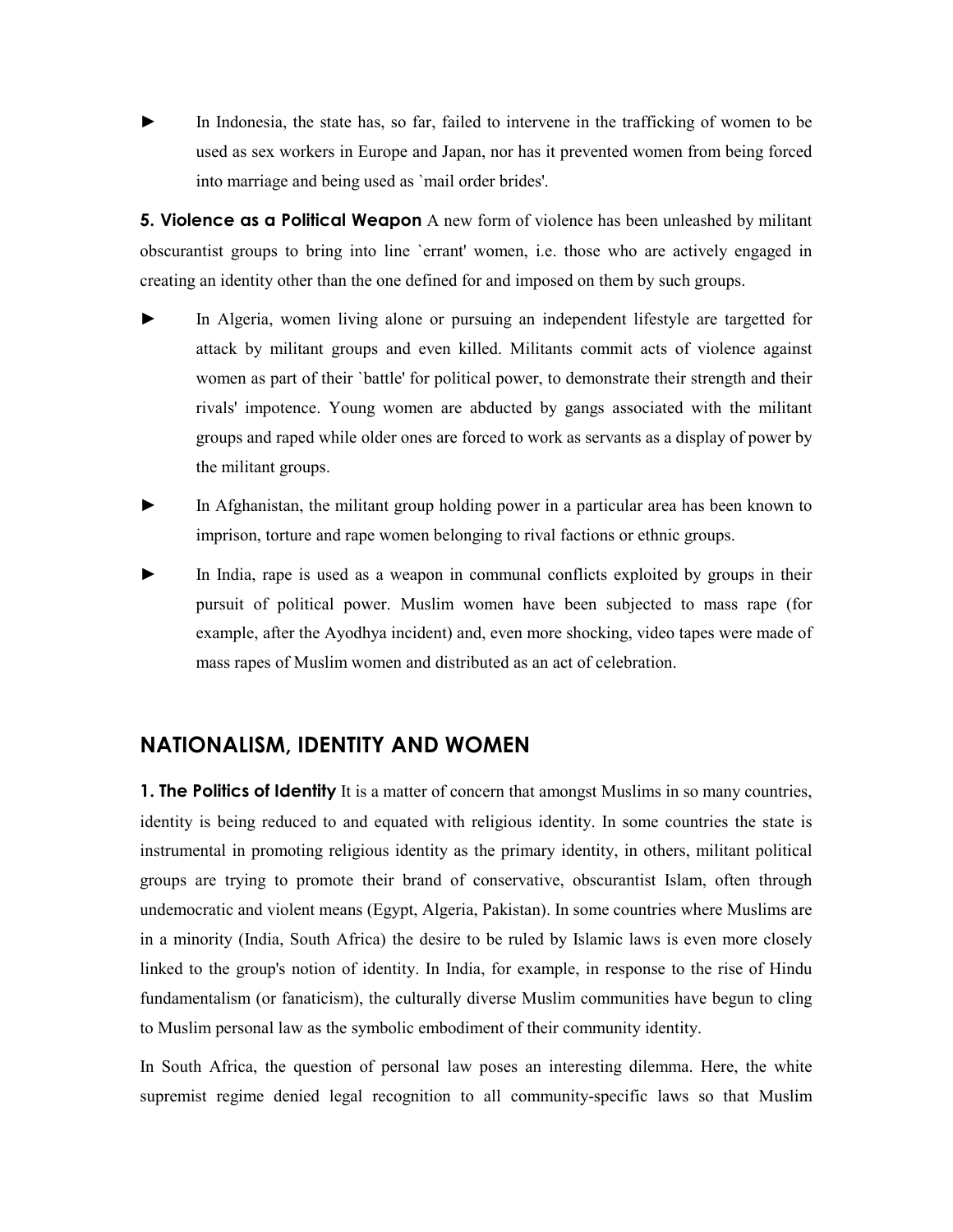personal law has never been codified. Nevertheless, by and large, Muslim communities continued to adhere to the informal Muslim personal law in preference to the general law. During the antiapartheid movement, the African National Congress promised all communities the right to their own laws. The problem is that the customary law is not necessarily egalitarian and women may be deprived of rights granted in the general provisions of South African law. The dilemma for women activists is whether to demand the codification of Muslim personal law -- and how, then, to guarantee Muslim women the equality provided for in the South African Constitution -- or to reject codification, the strong demand for which flows from a desire to provide recognition and space for communities to affirm identities so long denied under apartheid. Rejecting codification also leaves open the issue of regularising all marriages conducted under Muslim customary laws that had no legal status in the previous state laws.

Caught between their community's genuine desire for self-assertion and the generally negative implications of identity-based politics, women find themselves in a difficult position. First, almost all efforts at imposing an Islamic identity focus heavily on restricting women, their rights and mobility, and their very visibility. Second, where identity and religion are linked, a rejection of rightÄwing religious policies and programmes is often condemned as a betrayal of the nationalist cause, and a capitulation to western imperialism. Where Muslims constitute a minority in their country the pressure to conform is greater. A woman demanding rights granted under the secular laws, such as the right to maintenance after divorce (the Shahbano case in India) is likely to be ostracised by her community. Fears of being cast out of one's collective identity function as a powerful control mechanism on women (and others), discouraging dissent and contributing to the silence we impose on ourselves.

Religious and ethnic identity is also increasingly being used to divide people - including women by those interested in mobilising popular support for their political agendas which ignore intracommunity disparities of, for example, class and gender. Equally, in this context, the use of international linkages and influence by economically more powerful states to actively pursue an agenda for international hegemony or leadership cannot be ignored.

While the role of identity and identity politics is undoubtedly critical, the issues involved are complex and need to be further explored. Factors intervening in the process of developing collective identities need to be identified and the problem conceptualized in all its dimensions before workable strategies can be devised.

**2. The Concept of Identity** Women have a number of identities: religious, ethnic, class and gender, to name just a few. Not all identities are given, some are assumed (education, profession,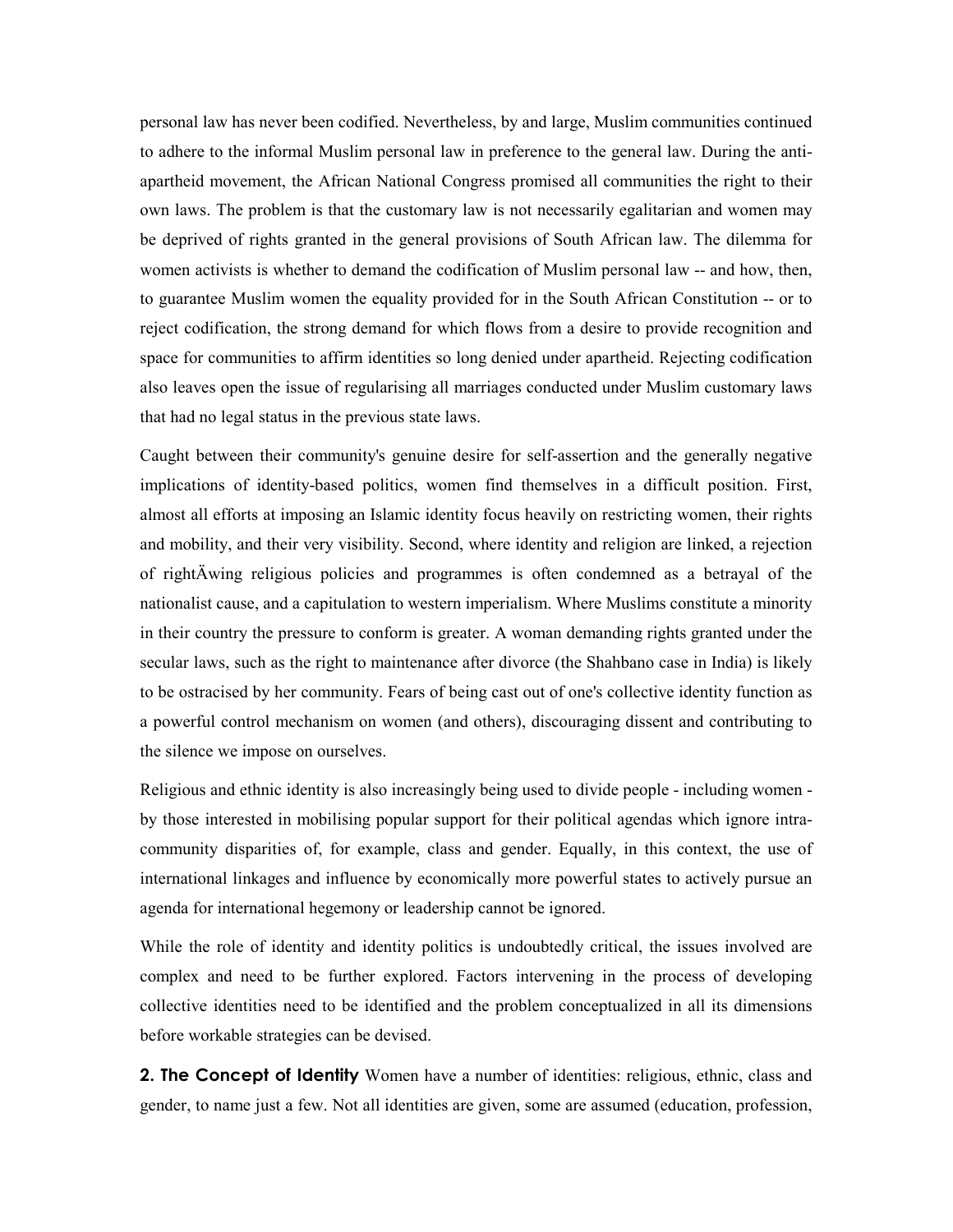etc). One or another identity may be prioritised depending on the particular historical and political context; for instance, national identity may take priority over gender during a freedom struggle. But while women are often used in these struggles they are rarely supported by `colleagues' when it comes to women's rights issues (Iran, post-independence Algeria).

The content of identities is not static, and the contours of identity develop over time in response to changes at local, national and international levels. Thus what marks an individual's identity as a good Muslim can change.

In the pre-colonial and early colonial period, to be considered a good Muslim in Nigeria it was sufficient to say one's prayers five times a day. In the last ten years this is no longer considered adequate. Now, individuals must say their prayers loudly and in a place where they can be seen; ideally they should wear a gown brought back from Mecca.

The formation of identity defines both self and `the other'. Today, there is greater rigidity in the boundary of what one is, with groups that lack (or perceive themselves as not having) access to political power, economic resources, and social opportunity becoming increasingly exclusivist.

The consequent focus on identity or communal politics ignores intra-group exploitation and discrimination. For example, the focus on a Muslim identity conveniently ignores that a Muslim landowner may be exploiting Muslim peasants. It equally ignores that some people are men and some women, and that, by and large, women do not have access to rights and opportunities, to land and other resources as men do. Women are used as symbols of community boundaries. To maintain the unity of the group, a woman often forgoes various rights (to divorce, to education, etc.) when demanding such rights is presented as a threat to the group as a collective or community.

Across many different groups the idea of what womanhood should be, is actually very similar. Women are expected to be quiet, obedient, docile and restrained and women are supposed to be repositories of tradition. Yet tradition is dynamic rather than remaining static for thousands of years, meaning that the choice of what is tradition can be selective. Too frequently, the aspects of tradition which restrict women are recorded while examples from history where women were dynamic and had power are lost.

Transgression of the socially approved markers of identity and specifically of the patriarchal concept of `ideal womanhood' bring ostracism through the lack of opportunities for education or work; through banning, or fatwas where people are stoned and put to death (Bangladesh).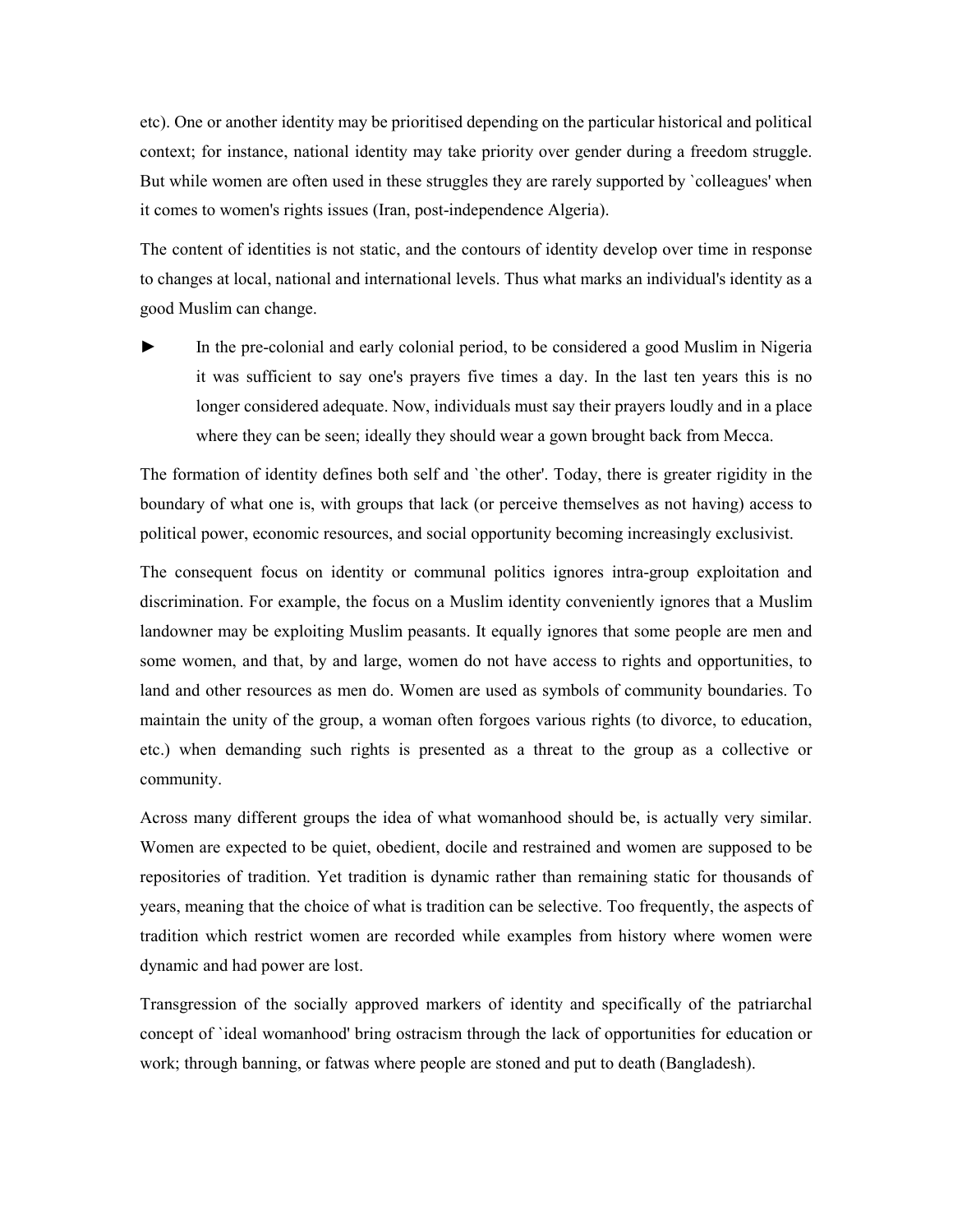The state also helpsto maintain, perpetuate and sometimes create new forms of identities, which may be superficially contradictory.

- In pre-independence Nigeria, the protection of minority rights was considered unimportant when the minority was women, and the British colonisers accepted the independence of Nigeria without granting women the vote in predominantly Muslim north Nigeria.
- Some states while pursuing modernisation, are also retaining and enforcing patriarchal structures in the family (Malaysia, Pakistan, Senegal).

Nor has the dichotomy between women's roles as citizens and as members of a religious community been resolved at an international level. The United Nations Charter (1945) and the Universal Declaration of Human Rights (1948) provide for both religious and women's rights but neither document foresees a potential conflict between the two kinds of rights.

The essential issue is who has the power to define what women's identities should be. Collective identities are politically constructed divisions imposed by people with vested interests. In each case the primary identity promoted is one which has enabled a group to be exclusivist, and that, by focusing on elements such as ethnic and religious ties, frequently pretends to be primordial.

As the boundaries of identity become increasingly exclusivist, authoritarians are giving people less opportunity to define who they are, what their needs are, and how those needs should be met. It is time to challenge - both politically as well as personally - those who define what the identity of women should be as Muslims, as Nigerians, Fijians, Uzbeks, Bangladeshis, etc. Looking beyond national and sub-national identities, women need to be aware of who is claiming the power to define our primary identities and who stands to benefit from this definition.

**3. Veiling and Identity** Closely linked with the issue of identity is the subject of veiling, although the basic questions remains of what is meant by veiling: whether full or partial covering; whether compulsory or voluntary; and whether headscarves are solely for religious reasons. Notably, men are socially permitted a wide range of activities - they can be money lenders, abusers of women and children, etc. - but are still good Muslims, as long as their wives are veiled and secluded.

Although veiling is a pre-Islamic custom in many countries, it has now come to be identified with the Islamic dress code.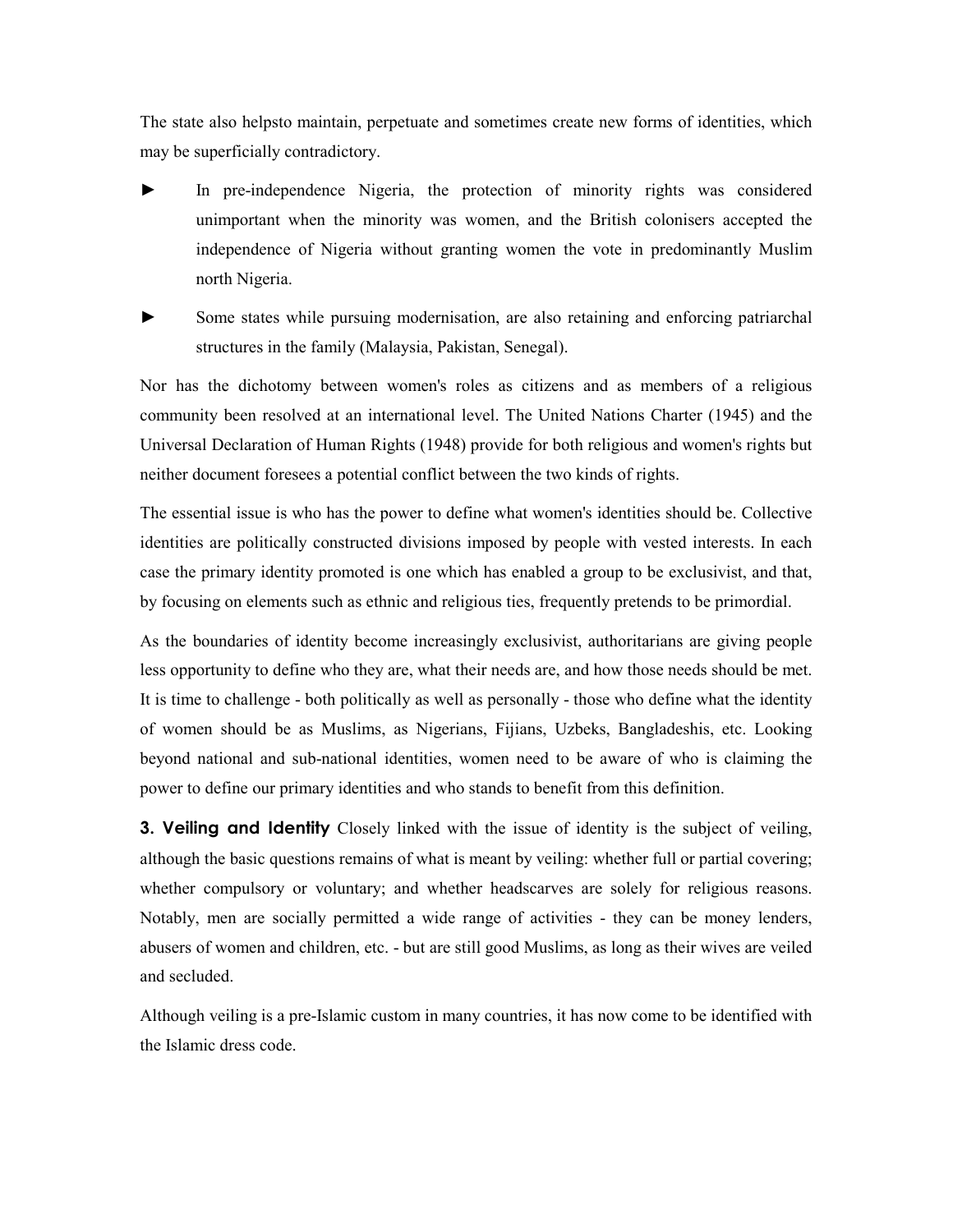- In Gambia, women have traditionally worn head scarves but these are now seen as part of Muslim dress and imposed on women.
- In South Africa, veiling does not always flow from religious considerations. The custom is that women should wear the headscarf to show they are married.
- In Mali, veiling is not compulsory and until recently Muslim women did not veil. The practice was introduced with the first women pilgrims returning from Mecca and now women who veil are those who dream of going to Mecca.

For some Muslim women veiling is a voluntary act, while for many others it is the imposition of a dress code on women and a suppression of women's sexuality. Refusing to veil would lead to social boycott, or worse, and some women choose to wear a scarf for safety's sake. While women's choice to voluntarily wear a veil must undoubtedly be respected, the question remains of what is `voluntary' choice. Usually veiling is one half of the institution of purdah, the other half being the seclusion of women to certain spaces defined as female. Symbolically, veiling - whether it means being covered from head to toe or wearing a pin on one's shoulder - invisiblises women. To whatever extent veiling is mandatory - whether it is for religious or traditional reasons - it is not voluntary. If the choice to veil is made under circumstances in which women feel safer doing so, it is difficult to call this a voluntary act since the `choice' is imposed externally. Importantly, there needs to be a greater measure of tolerance displayed by those wearing the veil towards those who do not.

The issue of veiling must be seen in the context of the prevailing socio-political atmosphere. An often over looked aspect is that the type of veils currently gaining popularity in many Muslim societies are completely unrelated to local women's traditional dress. Indeed veiling, as it is understood today, was previously absent from many Muslim societies and has emerged in the wake of modernisation and the global game of power politics. (Migrant women may adopt the veil, or a style of dress, as a reaction to the racism they confront as a community.) While there may be popular support to assert a Muslim identity distinguishing the community in either the national or the global contexts (often from the ruling elite or the industrialized west), the dynamics of power - whether global or within the Muslim world - are invariably accompanied by bids for cultural hegemony. Under the cover of asserting indigenous identity, it is quite often a new invention of identity that is being presented.

# POLITICAL AND SOCIAL DYNAMICS OF POWER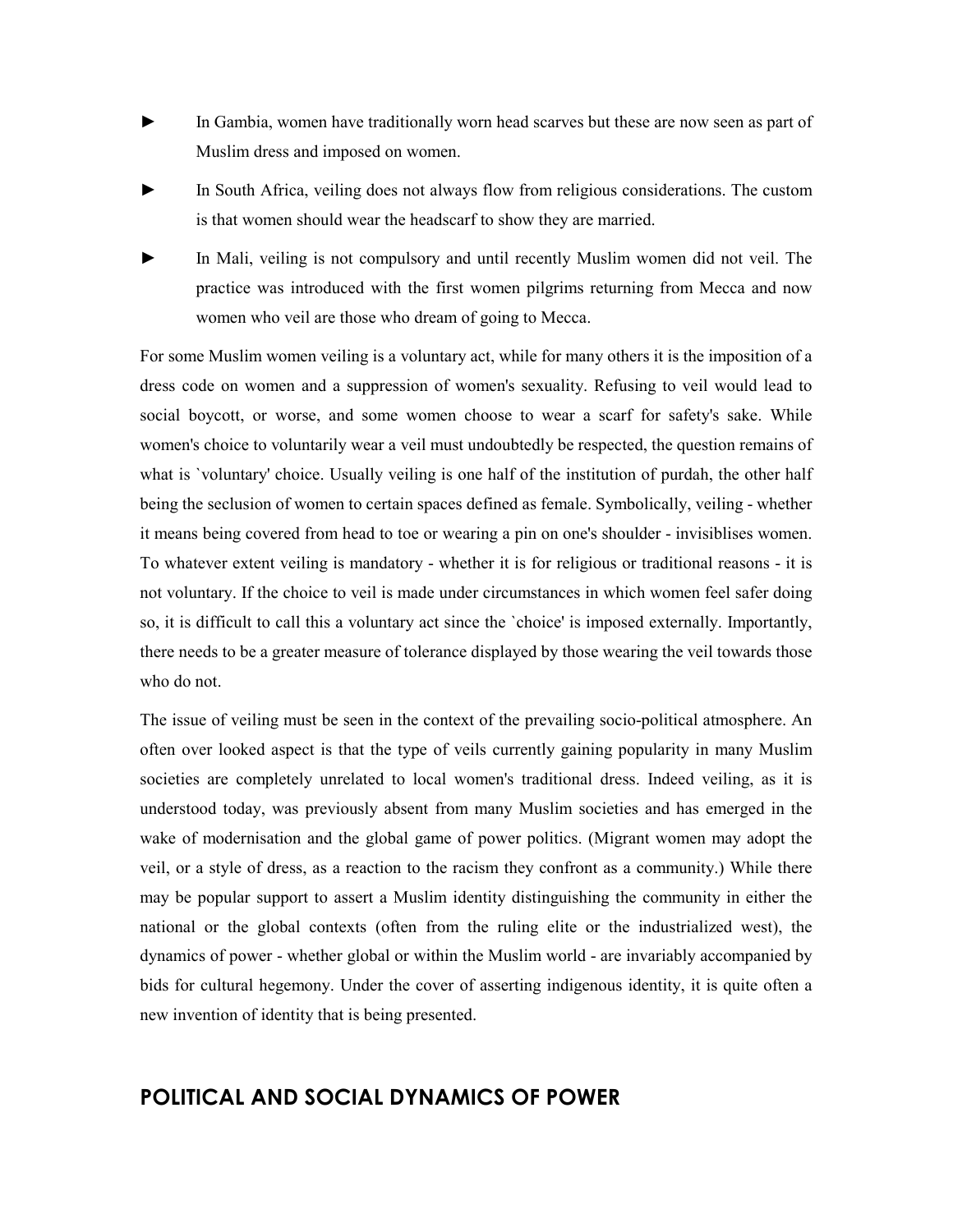**1. Economic Rights** Reflecting a worldwide trend, even where women's economic participation is high in Muslim communities, social institutions and state policies both continue to undervalue women's contribution and to exclude women from decision-making.

- In Africa, for example, agriculture is a predominantly female occupation. Nevertheless in patrilinear societies, decisions are made by fathers or husbands and land controlled by men. In matrilinear communities, maternal uncles and cousins take the decisions. In neither case do women benefit from their labour.
- In Indonesia's matrilinear communities, women may own the land but have no decisionmaking powers over sales and purchase or even the crops planted.

However, given Malaysia's current thrust towards modernisation, the government-sponsored Institute of Islamic Studies is promoting the idea that Islam encourages women's participation in the economy.

Migration of males in search of work has also impacted on women in Muslim communities.

In Yemen, men from a cash-crop producing area migrated to find work in the Gulf States. But due to Yemen's failure to take an anti-Iraq stand during the Gulf War, they were expelled by Saudi Arabia and other Gulf States. In the meantime the women of the area had taken control of economic decision-making and on their men's return they refused to hand back control. Many of the men had to migrate to other cities, leaving the women to continue with their economic activities.

The control over women's mobility has a critical impact on women's economic rights, impeding access to economic resources and decision-making. Women's seclusion is implied in a number of ways. In some countries women require permission from their husbands to work, to join a club or an association.

- ► In Morocco, women require permission from their husbands to go out to work.
- In Sudan, women must obtain permission from the Ministry of the Interior and from their husbands to travel abroad.

**2. Political Participation** Under-represented in the political processes in most of the Muslim world, women's ability to participate effectively is hampered by restrictions on mobility. In Senegal, there is the assumption that political participation is a matter only for women working in the formal sector outside their homes.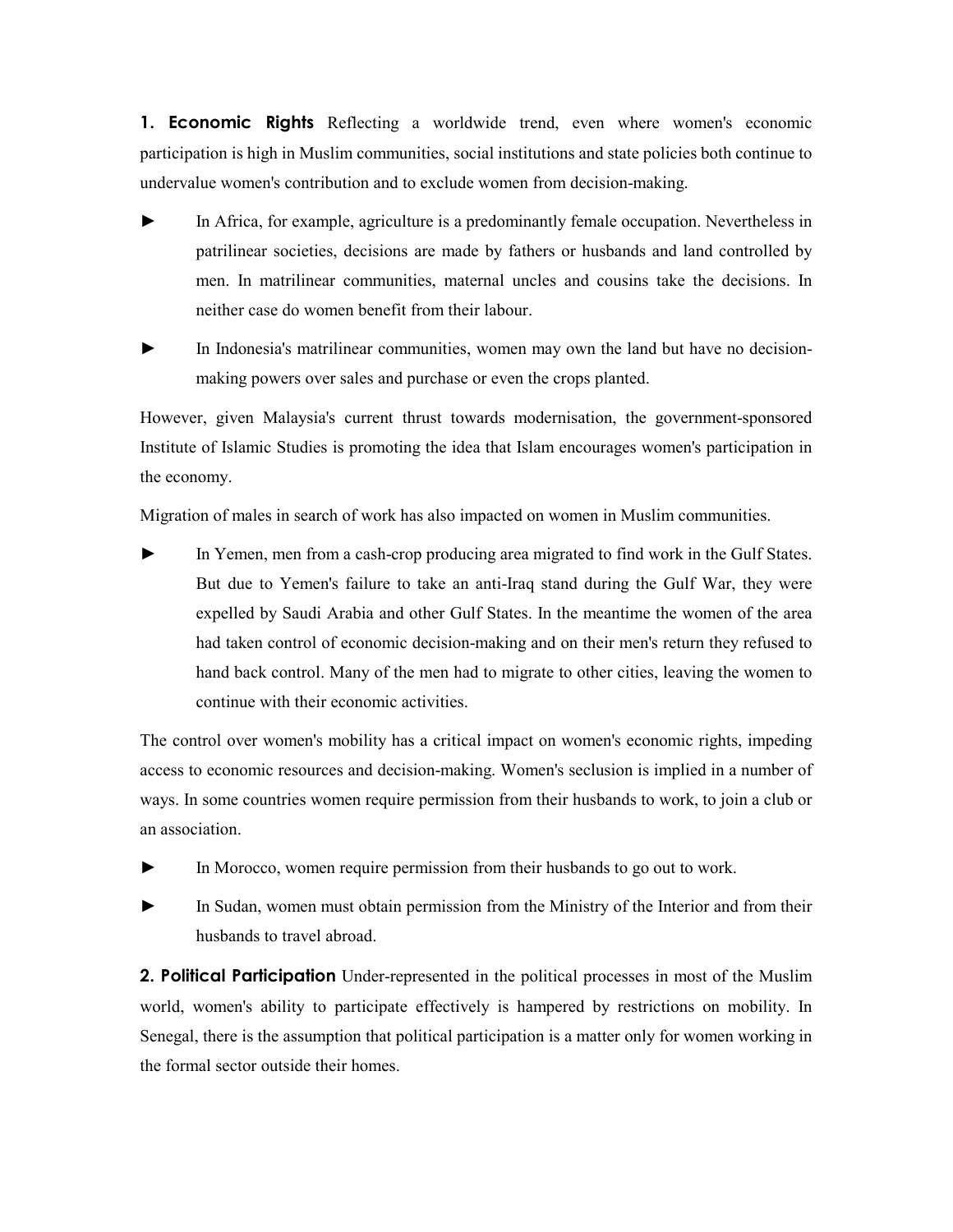Equally, even in those countries where women have been elected, few changes are visible. Women political leaders rarely seem to take up women's issues presumably because of the compromises they have to make to get to the top.

- Pakistan, Bangladesh and Turkey have female heads of government but none has so far - taken any substantive steps to significantly improve the lot of women.
- In Sudan, there is a female Commissioner of State and there are women's wings in all political parties including the Islamist parties; women's issues are being put on political party agendas, but discrimination is, if anything, increasing.
- In Nigeria, a female Presidential candidate was strongly supported by women's groups, leading the government to finance her. Subsequently, there was widespread propaganda by religious leaders against her.

While more women should undoubtedly enter the political process at all levels, this may not be enough. Given the nature of the political process, women will have to change the political system itself if they are to make effective changes at the structural level.

**3. Rights Over Our Bodies** Women frequently find themselves asking who their bodies belong to. Both history and recent experience have shown that in most societies, women's bodies effectively belong to their families, their husbands and to the state, i.e. to everyone except themselves. The state exercises control by determining the woman's right to maternity leave, granting or refusing her opportunities (or rights) to work and also to produce children. What about the man, does he own himself or do the family and state own him too?

The control over women's sexuality is almost universal. Virginity is strictly enforced in many places with deviations resulting in swift death at the hands of family members. The honour of men is culturally linked to the behaviour of female relatives, specifically to their sexuality. Women are denied sexual self-expression and the taboo is so strong that sexuality has received little, if any, attention from women's groups in Muslim communities. In contrast, matters of health, and reproductive policies vs rights; and related violence have mobilised greater activism.

4. Reproductive powers Both state policies and social institutions deny women rights over their own bodies through controlling women's reproductive powers. Social control was epitomised through a Turkish saying "A woman's back should not be left without a stick and her womb should not be left without a foetus", meaning that in order to subjugate them, women should be left continuously pregnant.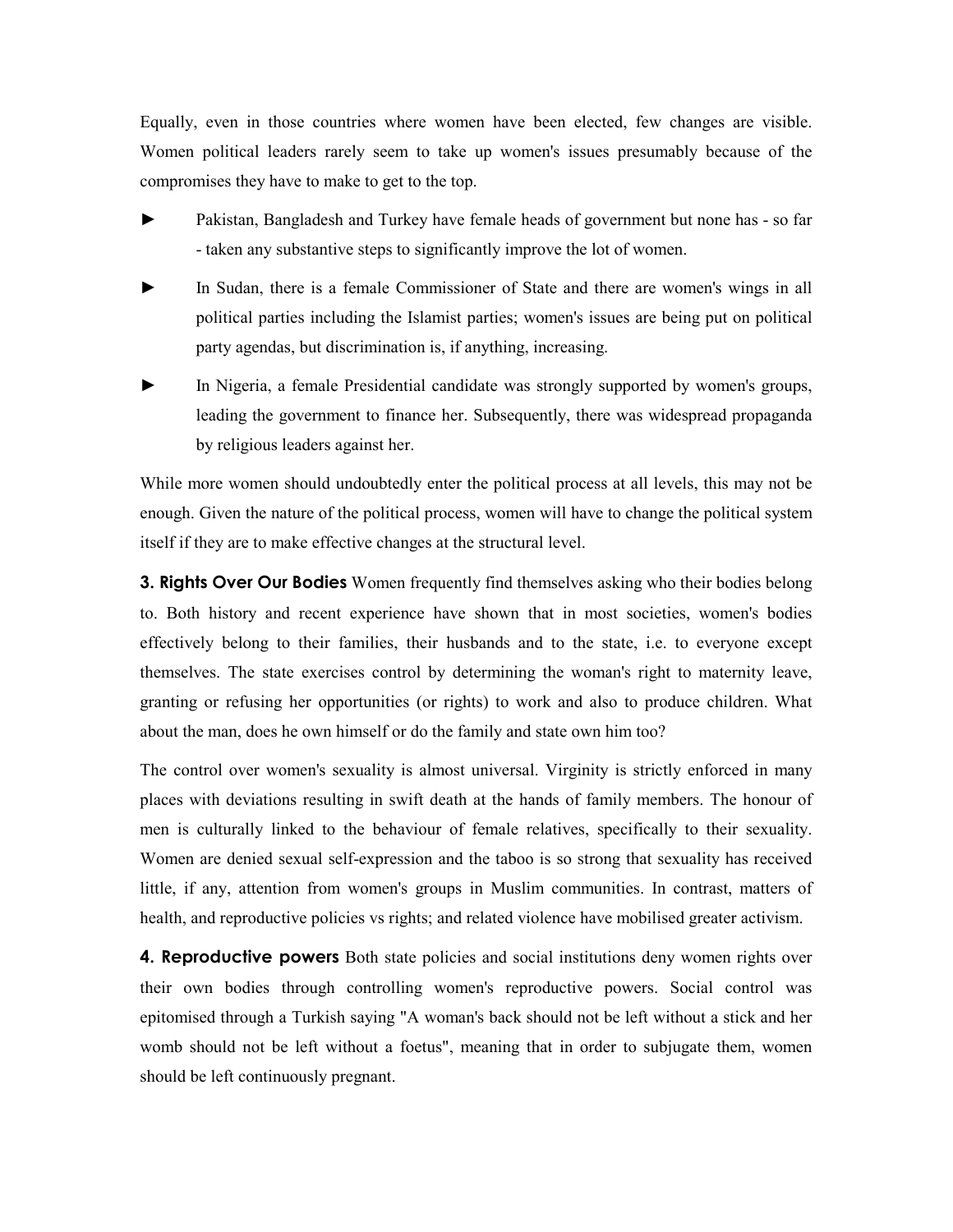States seeking to control population growth have instituted measures promoting family planning. Others seeking to promote fertility have banned the use of (sometimes even information about) contraceptives. In both situations, states have justified policies by reference to religion and have mobilised public statements of support by religious figures. Women's rights to contraception and abortion are often severely restricted. In Mali and Gambia, contraceptives are only provided to women with the husband's permission.

Similarly, policies on abortion vary. In a few Muslim societies (Uzbekistan, Kazakhstan) women have the right to legal abortions, but in many societies abortion is either illegal, or only available on restricted grounds or/and with the husband's permission.

The diversity in Muslim societies on issues of population and contraceptives are a clear proof that there is no one `Islamic' position. The policies adopted by states are obviously guided by considerations other than religion. Nevertheless, in country after country justifications for state policies and societal norms make reference to religion or custom.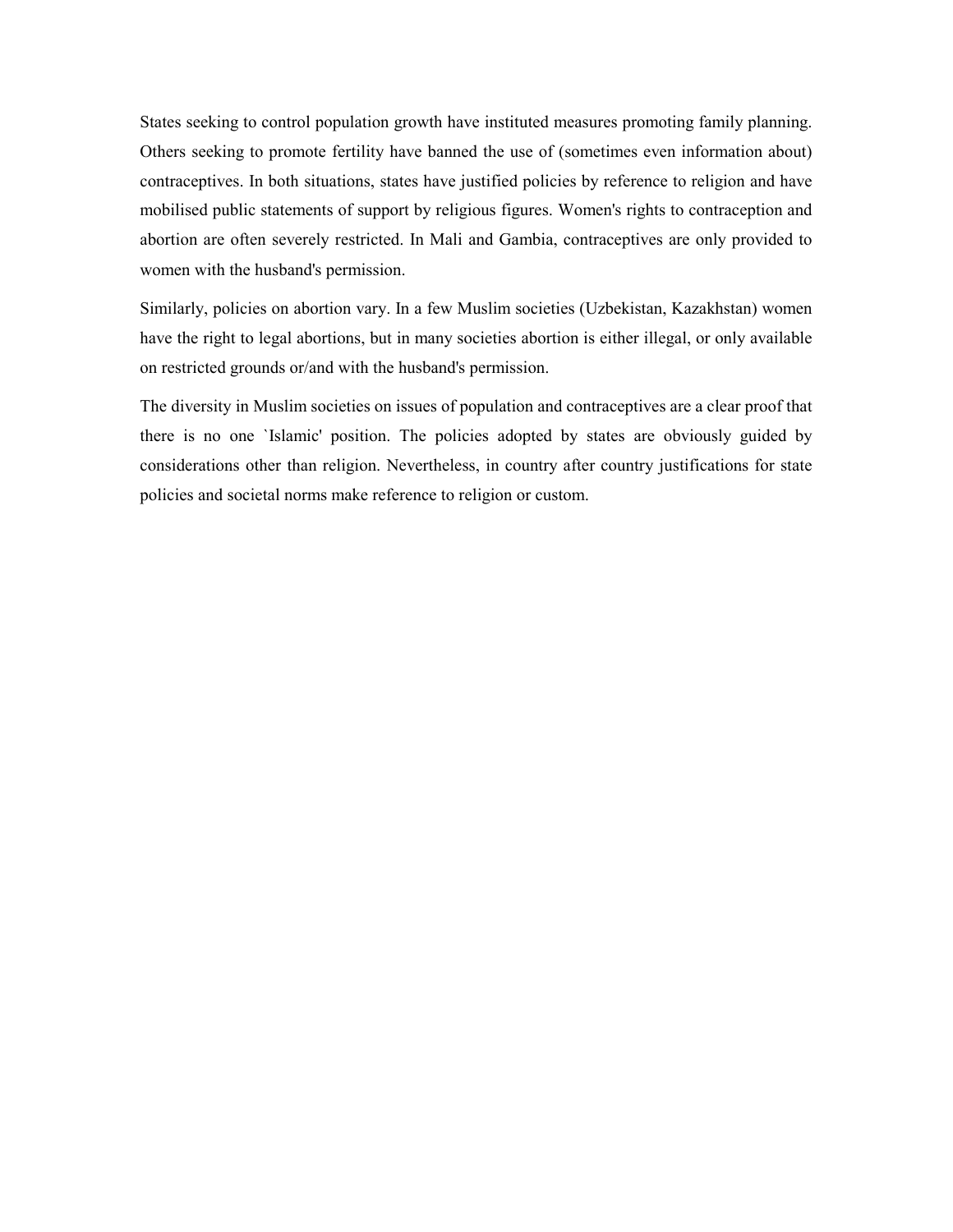# **STRATEGIES**

At the international meeting, Towards Beijing: Women, Law and Status in the Muslim World, women shared experiences of strategies used in different countries at different levels. These have ranged from direct action that any woman can adopt to national lobbying, from instituting legal test cases (to highlight lacunae in the law) to collective efforts for legal reforms, awareness and social change at the regional and international levels. Apart from sharing past experiences, women also brainstormed for strategies on three priority themes: violence; family laws; and questions of identity.

# DIRECT ACTIONS FOR CHANGE

While women consistently devise local strategies of direct intervention, these rarely receive publicity nor are they documented. We hear of them only in casual conversation. We feel the need to share our creativity and therefore present a few examples. Many of these strategies have received popular support, yet require neither formal organizations, infrastructural resources nor expertise.

Challenging the male monopoly of public spaces at night-time: In Turkey, women decided to challenge this by going in groups late at night to coffee shops that until then had no female clients. Their behaviour shocked the men who asked them what they were doing, told them to go home and even threatened them. However women persisted in this campaign and were joined by other women who adopted the same tactic. Eventually, this direct intervention succeeded in breaking the male monopoly of night-time socializing.

Countering sexual harassment in public spaces: In Turkey, women took to wearing a purple pin and used this in self-defence if they were harrassed. A similar tactic has also been used by Iranian women.

Using notions of shame: One suggestion for future action was inspired by an experience in South America, where in cases of domestic violence the notion of shame is used to pressurize men to stop violence against their women. South American women had a massive letter campaign addressed directly to the man in question and accompanied this with demonstrations/pickets outside the couple's house. Similar tactics have been used in India where the aim is to encourage the community to play a positive role in reducing violence against women.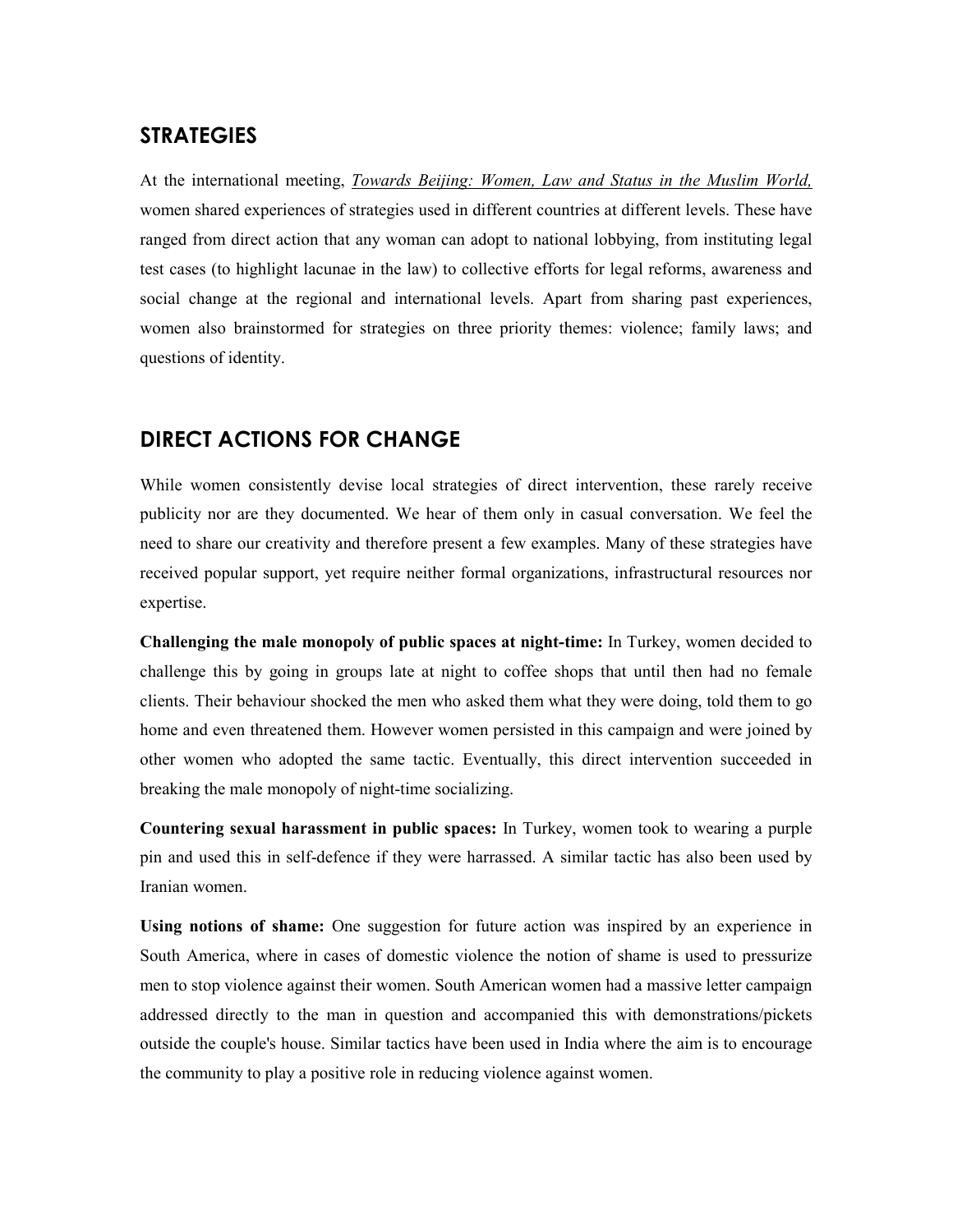Defying social pressures: In Algeria, women defy social pressures and continue to go to colleges, universities and work without headscarves despite constant threats to their lives by militants. In Iran defiance can be the colour of your scarf or coat, the style in which it is draped, the amount of discrete lipstick women put on. In both instances, such defiance can lead to death and must be seen as a courageous assertion of self-will.

Document our experiences: Even quickly jotting down what we have done, learnt and achieved can lead to change. Often what seems like old-hat to one group may in another context be of inspirational value to others who may not have considered such actions.

Supporting women's education: Showing that creativity is not a female prerogative a group of young men living in a peri-urban locality in Pakistan supported women's education by declaring they would refuse to marry an uneducated girl. And if, in five years time, there were no women high school graduates in their own community, they would break community strictures and marry city women. Community elders hastened to ensure education up to that level.

Discouraging men from monopolising community development while encouraging women to be active: In an even more creative solution to this problem, these young men came up with a brilliant scheme: they held a baby competition. The fathers naturally decided to receive the awards on stage, little realizing that the steps leading to the stage had deliberately been made unsteady. As the men tottered on the steps, the audience - half of which was female - was in fits of laughter. After this event, the men happily left the stage to women.

#### CONSCIOUSNESS-RAISING

Consciousness-raising has been a strategy of all feminist groups, both within and outside the Muslim world. The multiple methods used have included: conducting small group and focusgroup discussions; printing posters, stickers, pamphlets and newsletters; holding press conferences, seminars, and meetings. In Fiji and in Mali, in Uzbekistan and in Palestine, women have used some, or all, of these methods.

The electronic media: In conditions allowing women access, awareness campaigns have been aired on television and radio stations. In some African countries radio plays have been used as have radio phone-in programmes where listeners call in with questions or suggestions.

Counselling and training programmes: An important method of altering attitudes and raising awareness is to lobby for - and develop - gender training programmes for government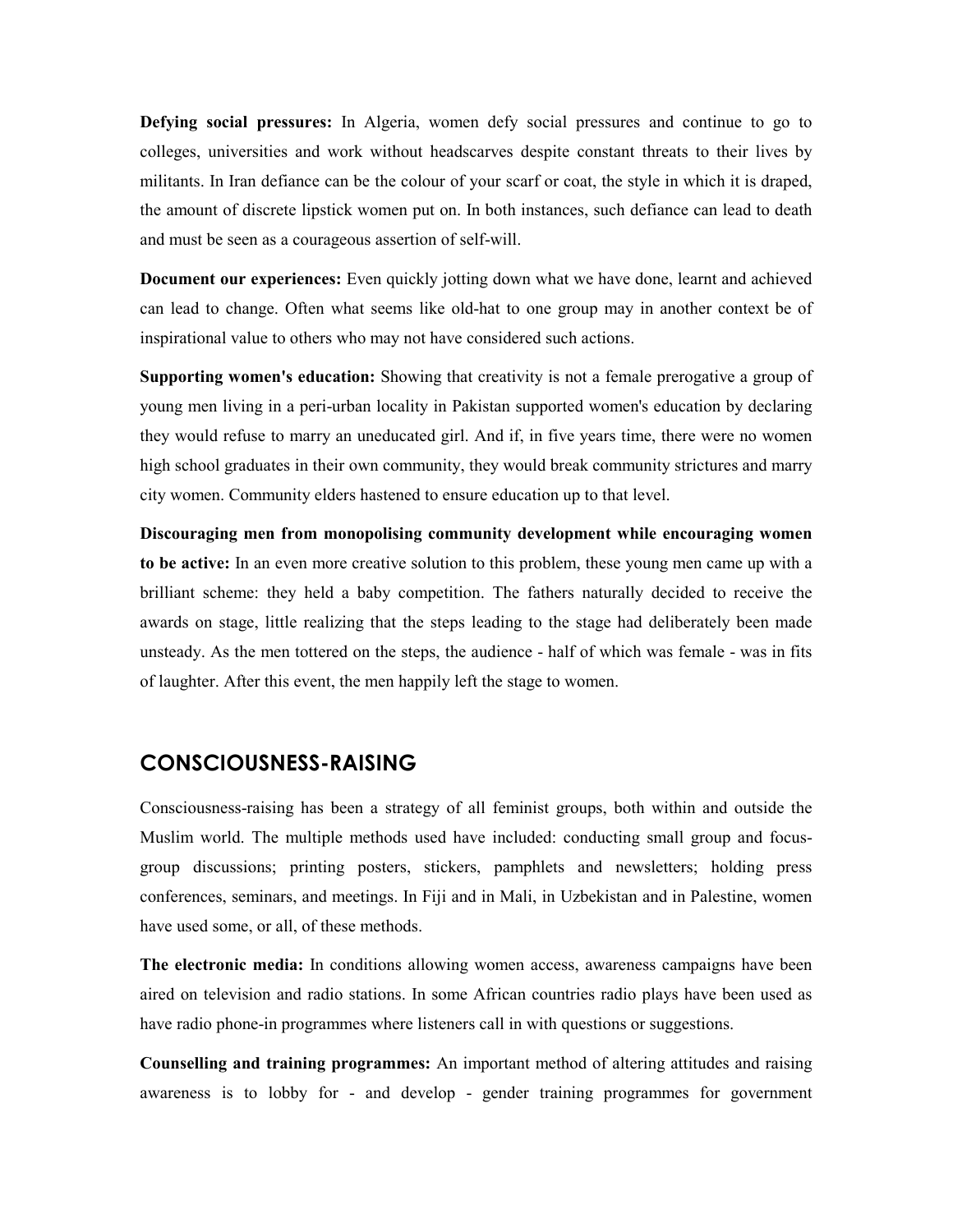development workers, policy makers, NGOs, women social workers, researchers, media persons, and the police.

Women's magazines: In Iran activists used women's magazines, including those sponsored by the government, to expose the injustices suffered by women in the name of creating a `just Islamic society'. Stories documenting real-life cases were printed, while open letters were addressed to religious leaders asking them to explain how the government intended to restore the respect Islam and the Islamic Republic had promised women. Since the religious leaders of Iran had recognised women as a politically important constituency, the government was obliged to respond to these demands.

The formal education system: Given the religious Right's extensive and manipulative use of formal education systems, another recommendation for action was that wherever possible women should intervene to counterbalance this influence (either on an individual basis or at a more formal level).

Alternative video films: Confronted with extremist elements who, in the name of religion, are taking the law into their own hands and promoting violence, especially against women, Bangladeshi women have produced a documentary video film as a vehicle for consciousnessraising and initiating discussion. In Turkey videos have been used for consciousness-raising on the issue of domestic violence.

Using all forms of media and communication: Alternative theatre, street plays, cassettes and songs have been produced by women and human rights advocacy groups. In countries with strong oral traditions, poems and songs, skits and plays can reach audiences who otherwise have little access to women's discourses.

During martial law in Pakistan, women defied the ban on demonstrations, pickets, posters and meetings. Denied access to state controlled electronic media, women turned to the written press and came up with the idea of a jalsa: a meeting in which humorous skits (to highlight the absurdity of laws proposed and passed) were interspersed with songs, speeches and poems.

Public demonstrations: Women have staged demonstrations under extremely adverse conditions (under authoritarian regimes or in defiance of armed militant groups) e.g. in Algeria, and, earlier, in Iran; as well as in more favourable conditions such as in Turkey. Demonstrations are powerful consciousness raising tool for they:

take the issue to the public,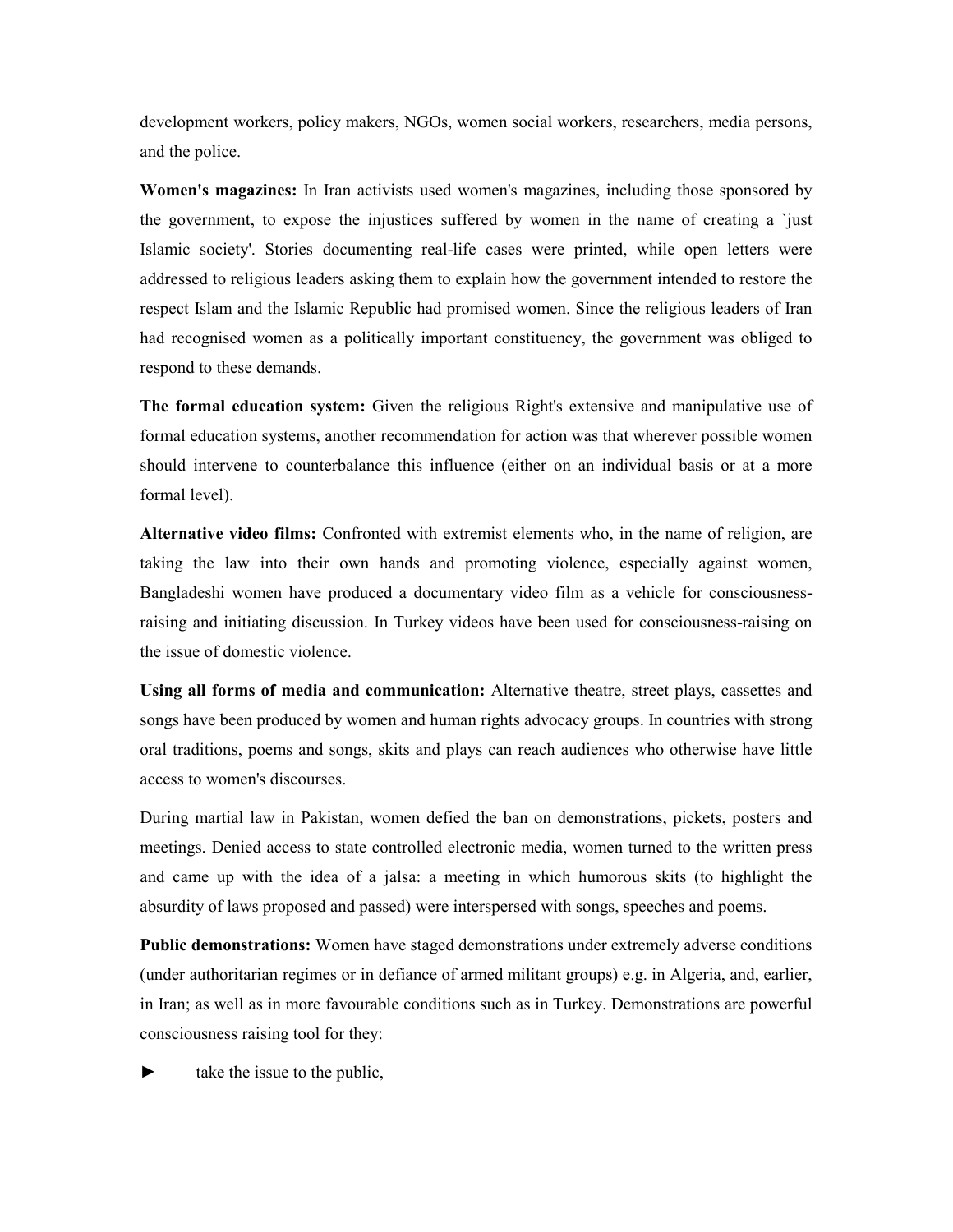► demonstrate women's willingness to stand up and be counted (whether in adverse or favourable circumstances);

- ensure media coverage of the issue; and,
- ► build a sense of solidarity amongst the participants.

## LOBBYING

Women have used a variety of techniques to lobby with governments, political parties and institutions of civil society e.g. trade unions and the media. Women activists have lobbied with decision-makers and the mass media regarding the portrayal of women; with agencies of the state (e.g. administration and law-enforcing agencies) on the treatment of women; with trade union leaders and with political parties, on their agendas for women.

Formal and informal lobbying: In many countries delegations of women have formally and informally met representatives of concerned ministries and have consciously interacted with public representatives and bureaucrats both. In Malaysia, women successfully lobbied legislators, behind the scenes, to table a new bill on domestic violence (enacted as the Domestic Violence Act, 1994). Their campaign was carried out over several years and included large conferences, documentation of cases and mobilising public support. Women's groups have elaborated independent manifesto agendas for women and circulated these for adoption by political parties. (Pakistani groups have met with significant levels of success.)

Systematic monitoring and lobbying campaigns: With respect to violence against women, one suggestion was to use such campaigns to force local authorities to be accountable for the safety of women in the neighbourhood.

Signature and letter campaigns: Women have used direct methods such as mobilizing large numbers of signatures or initiating postcard, telegram and fax campaigns. In Morocco, a large number of women have jointly petitioned the King, requesting him to institute legal reforms.

# MOBILIZING AND PUBLIC SUPPORT

While strategies vary according to situational context, the organising group and the issue at hand, almost all groups have used face-to-face discussions, seminars, workshops and conferences to create awareness and mobilise public support.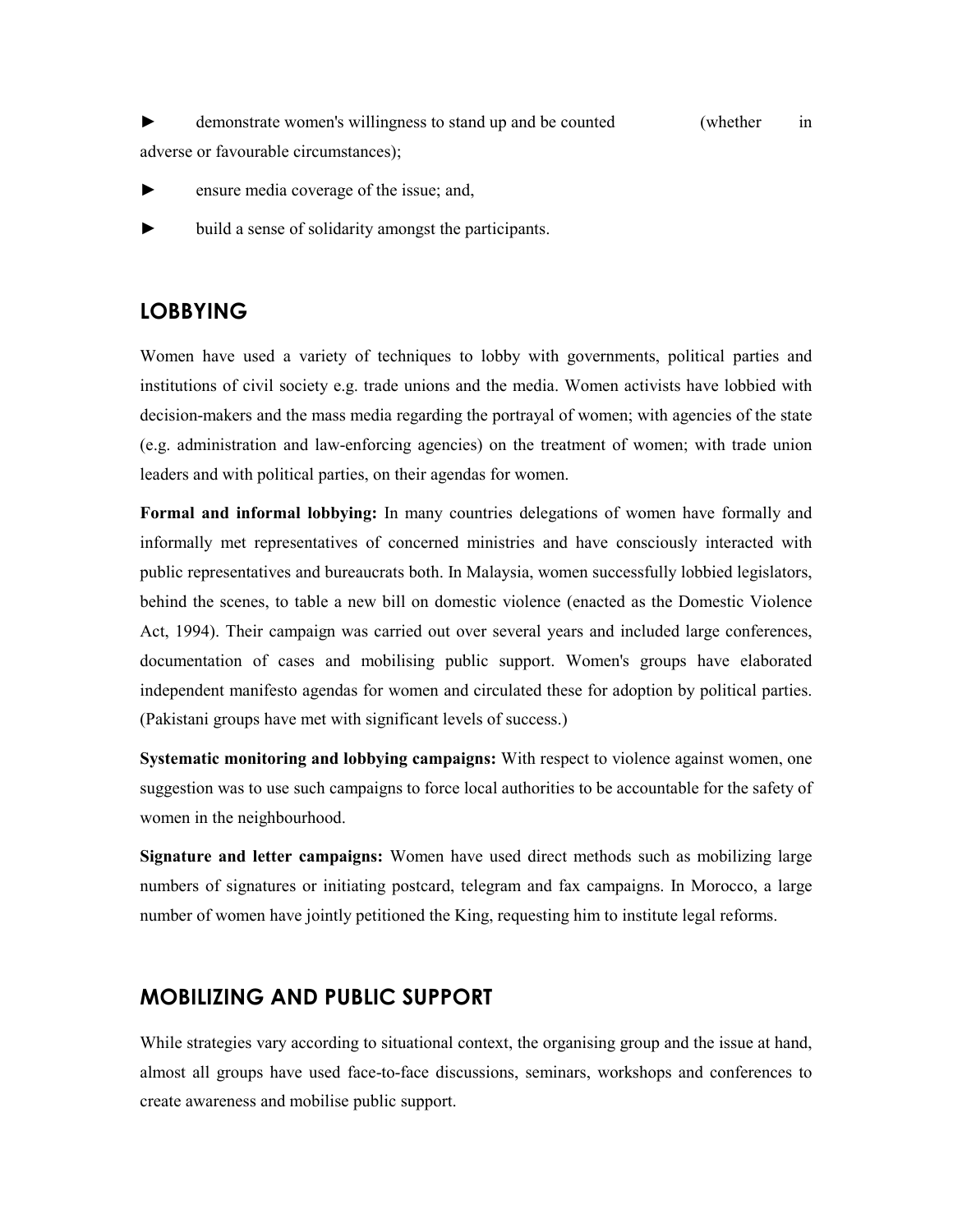Legal awareness programmes: Programmes have been launched that, unlike legal literacy, have gone beyond informing people of existing laws to discussions of the sources of law and creating awareness about potential legal reforms. Legal awareness and consciousness-raising have also been integrated into on-going development schemes and projects (Bangladesh, Nigeria, Sri Lanka).

Using theatre and training others: Through the W&L Pakistan country project, alternative theatre groups are transferring/upgrading skills among community based groups enabling them to write and produce their own plays in their own languages.

Consolidating support and shows of strength: In Morocco, in 1993, women activists from all the Maghreb country came together to collectively discuss the issue of family laws.

Between 1964 and 1980 in Algeria, under pressure from intellectuals three drafts of the Family Code were prevented from being presented before the Assembly. When in 1980 the fourth and last draft was secretly discussed at the Assembly and Council of Ministers, women stole a copy and began camapigning, mobilising the very first women's demonstrations in the streets since independence. Within one week, the numbers of women demonstrating in Algiers rose from one hundred to severeal thousands and discussion of the draft was suspended by the President.

In Pakistan over 40 NGOs came together in March 1994 in a high profile Convention on Legal Reforms held in the capital city. Prior to the Convention, separate initiatives were consolidated into a list of demands for reforms in personal status law and repeal of discriminatory legislation. Consensus-building efforts were undertaken from the grassroots up and amongst all religious communities.

The Convention brought together grassroots development organizations, and national advocacy and women's groups from all provinces and religious communities - many of them meeting for the fist time. The Convention allowed more than 250 persons to directly interact with highÄlevel government officials (Federal Law Minister and Special Advisor on Social Affairs) as well as with the Secretary General of the main opposition party. The Convention was given wide coverage in both the electronic and print media.

Organise tribunals: This can be done at all levels to hear the voices of women who have, for example, experienced violence (here, care should be taken to be sensitive to the survivors' needs which must be the foremost consideration).

Where public activity is illegal and dangerous: In such situations, women have mobilised support by slipping pamphlets into mailboxes (Algeria); plastering the town with posters at night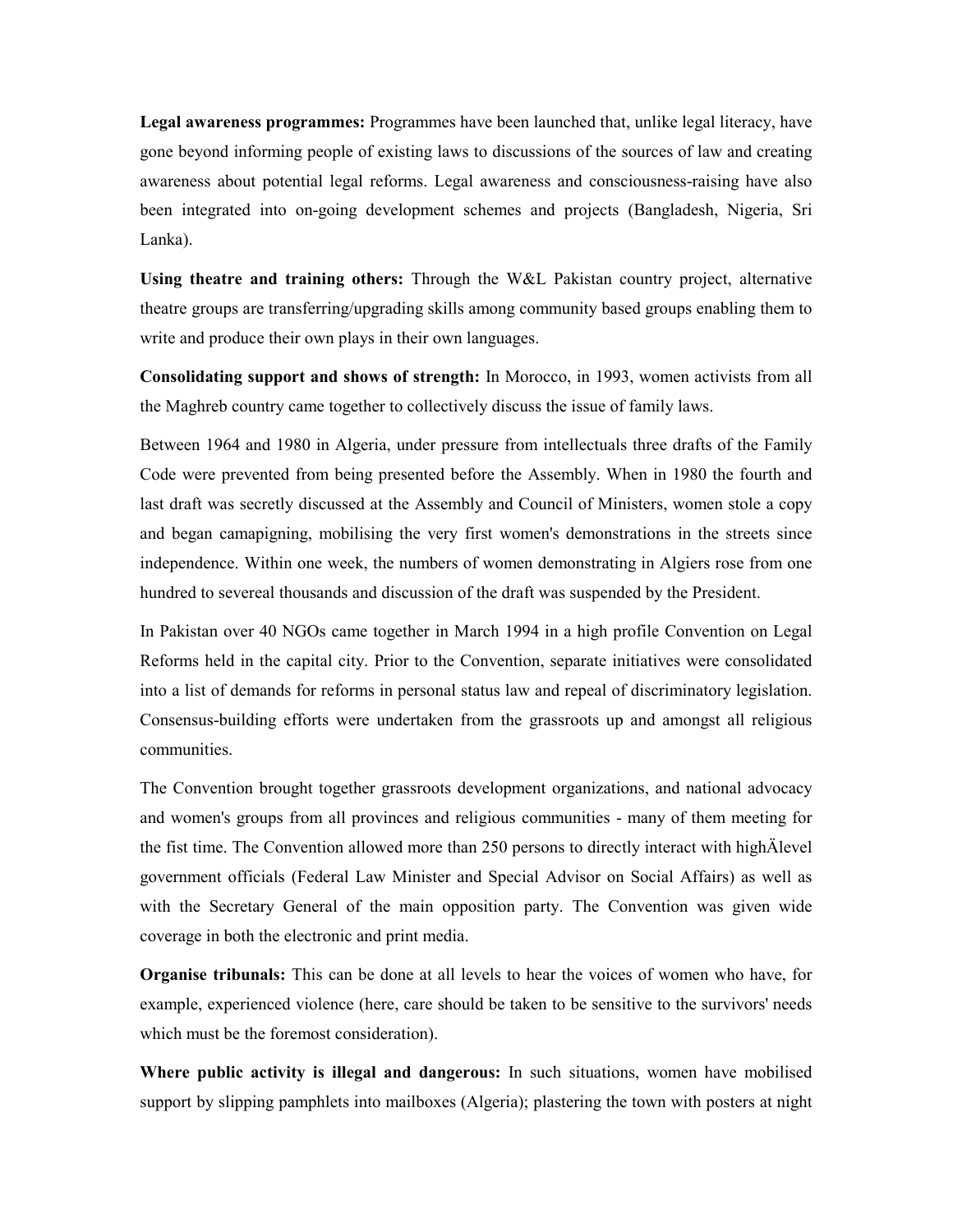(Pakistan); and where the dangers are extreme, by sharing information on a person to person basis by word of mouth and informal meetings (Iran and Sudan).

Dialoging with `the other': In Sri Lanka, women have started dialogues with qazis, a first exchange of ideas with the hope of gentle persuasion following. In Turkey and Yemen attempts are being made to initiate interaction between women from different political tendencies who have generally differing points of view but who may be allies on certain specific issues.

#### NETWORKING FOR CHANGE

Women Living Under Muslim Laws: The WLUML strategy is to use networking and linkages within the Muslim world and outside it, to encourage women to construct their own identities and determine what they want their societies to be like. A major constraint to a reconstruction of identity by Muslim women is the notion of there being one universal and homogenous Muslim world. Networking, by breaking the isolation, exposing the multiplicity and diversity of women's situations and experiences, and offering support systems, can facilitate this reconstruction - while not imposing any single solution or identity.

Collectif '95: In the Maghreb, the Collectif '95 (a mixed group of women and men) goes beyond national boundaries to struggle for women's rights, with groups in Algeria, Morocco and Tunisia working in unison for change. Their proposal for an alternative code of family laws has been collectively formulated and focuses on the use of international instruments and international forums. However, each country group is left to formulate its own specific strategy for lobbying and implementation at the national level.

#### LINKING RESEARCH TO ACTIVISM

While all activism has some elements of research or, at least documentation, in some initiatives the linkage is a conscious strategy rather than just necessary background. Today many projects on Women and Law attempt to integrate these elements. Here we just want to mention .

Two of the older initiatives, the WLUML network's Women and Law in the Muslim World Programme (covering 22 countries) and the Women and Law in Southern Africa (WLSA) project (operative in six countries) share a number of commonalties; the essential one being to link research to advocacy and change.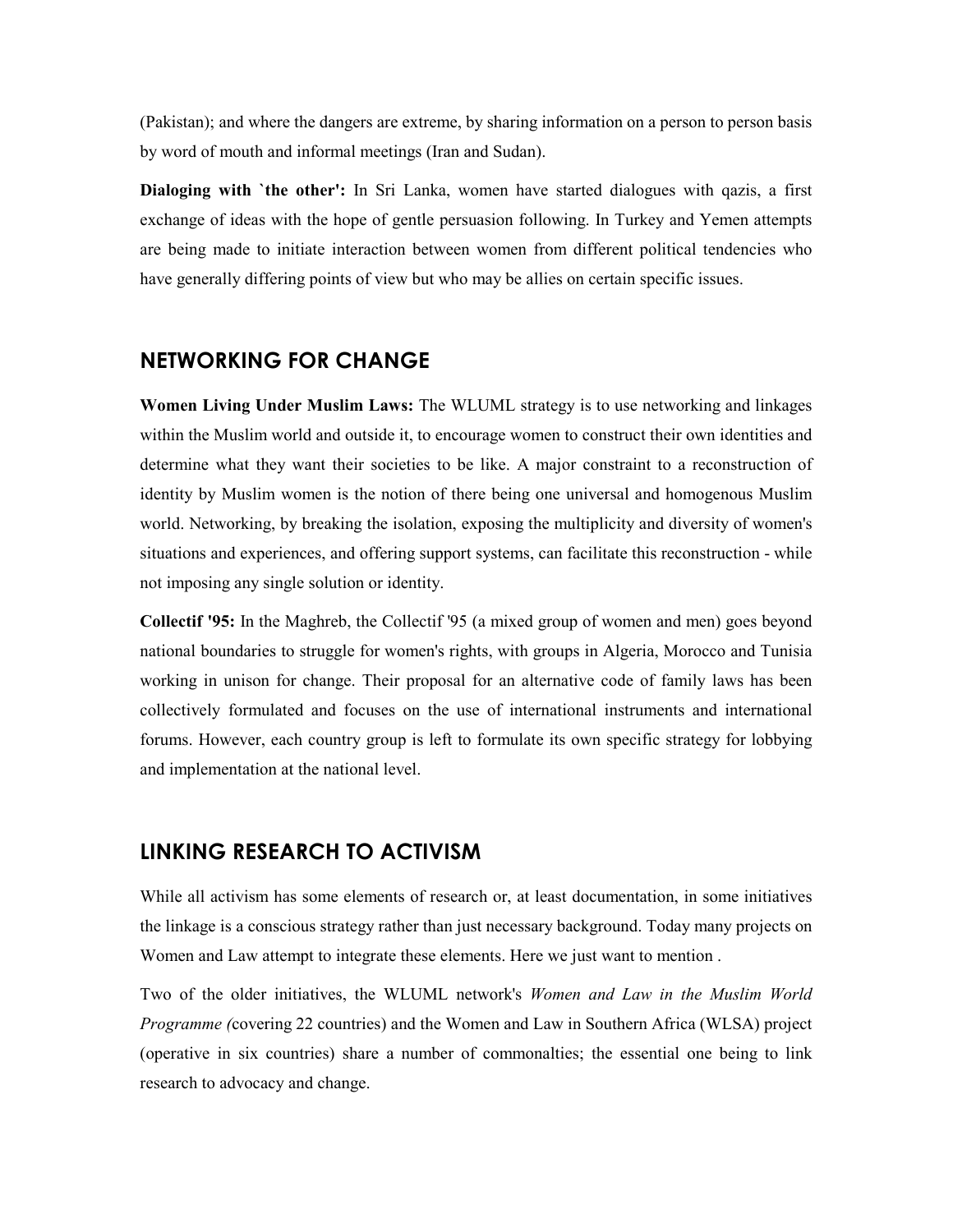Women and Law in Southern Africa - an older initiative - has developed a cycle of researchÄactionÄresearch. Research focuses on documenting legal provisions, customary practices and the implementation of both i.e. the living law in between. Research identifies blockages, lacunae and contradictions. Awareness is spread through multiple methods in which mass electronic media campaigns are complemented with WLSA-led discussions at the grassroots. WLSA has also developed linkages with different groups and resource persons including: lawyers, activists, students, academicians. This linkage facilitates the process of monitoring the implementation of legal provisions, the drafting of recommendations, and lobbying activities to modify the ground situation.

A major lesson learnt by WLSA is that simple awareness is not enough, access to law is a key factor in establishing the kind of society one wants.

To elicit opinions, in one of the six countries WLSA has produced and circulated a white paper on existing laws and proposed changes so as to expand the base of discussions on the law.

The WLUML Women and Law (W&L) Programme too, is interested in the living law that falls between, or is a combination of statutory provisions and customary practices; i.e. the rules that, in reality, govern women's lives and determine the space within which they strategise for their survival and well-being. Like WLSA, the WLUML W&L Programme consciously links research to advocacy and ground-change and includes a basic component of networking. However, unlike WLSA, the 22 countries in which the W&L Programme is currently being carried out (as Country Projects) are not geographically contiguous. They are spread from Indonesia to Senegal, from South Africa to Uzbekistan; with immediate implications for coordination and synthesising.

Further, a conscious effort in the W&L Programme is to deconstruct the myth of one homogenous Muslim world, and one single definition of Muslim womanhood. By documenting and making available the diversities in the Muslim world to all those linked through the WLUML network, the W&L Programme seeks to encourage women to question the laws and identities imposed on them; to analyse the source of customs and laws; and, to redefine their lives with the help of support systems and networks.

Finally, within a collectively elaborated research framework each country project is free to prioritise and strategise in the light of local concerns and situations. (Women & Law Country Projects or inputs exist in: Fiji, Indonesia, Malaysia, Singapore, Philippines, Bangladesh, India,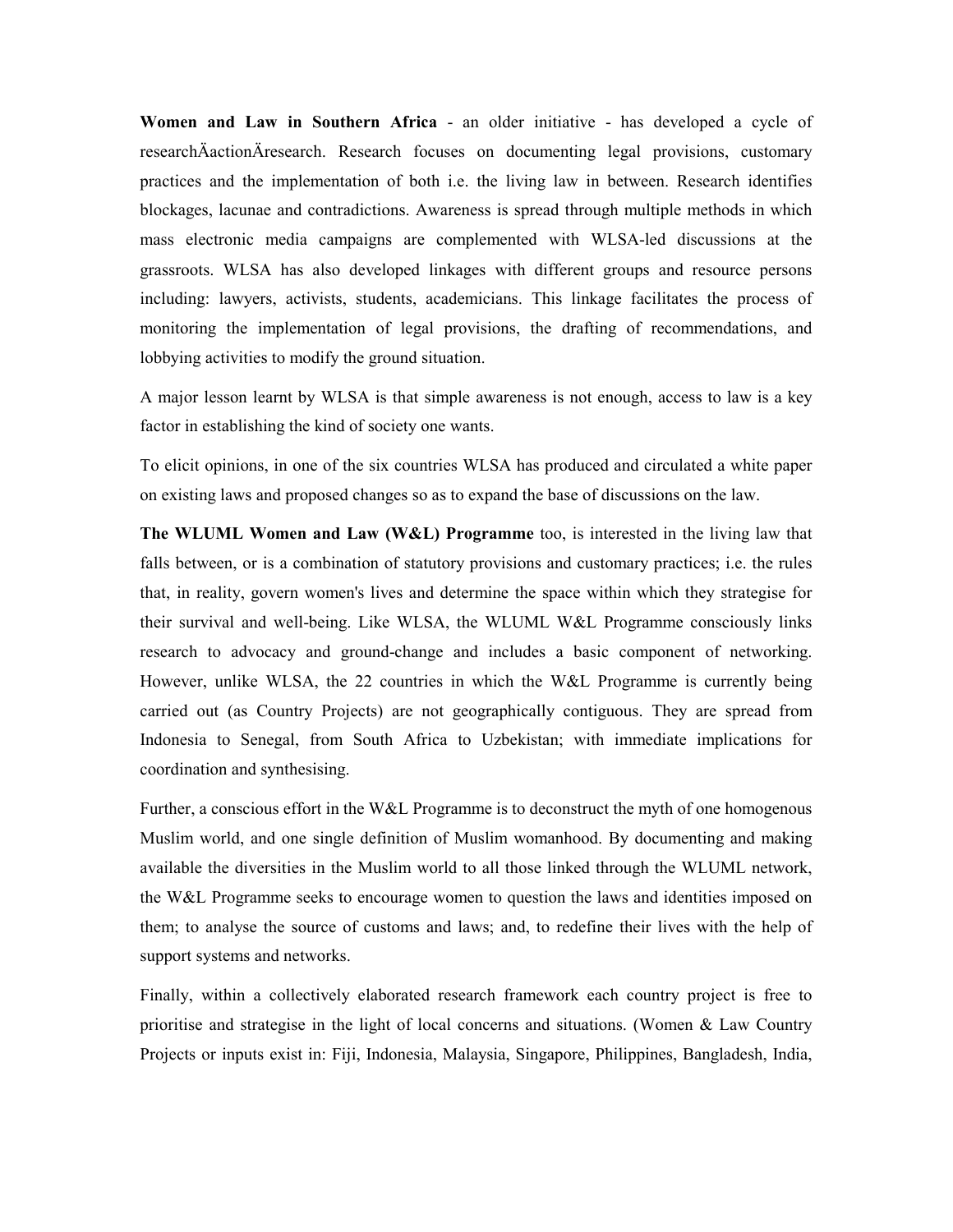Sri Lanka, Pakistan, Iran, Turkey, Uzbekistan, Afghanistan, Yemen, Sudan, South Africa, Nigeria, Mali, Gambia, Nigeria, Senegal, Algeria, Morocco and Tunisia).

Research as activism: Research can sometimes become activism. In Algeria a group of women and men started working on reproductive rights in the sixties. When the group's application for registration was rejected, the group demanded - and obtained - permission to set up an applied research center for contraception in Algiers Main Hospital (no mention being made of abortion). By calling it `research' instead of family planning services, the group was able to bypass legal prohibitions. Women from all over Algeria travelled up to 1000 kms just for a consultation at this `research' clinic, overcoming the 1920 French law which forbade any information about, or use of, contraception and abortion. In fact, midwives were jailed while the `research' centre continued functioning.

In the meantime, underscoring the divisions amongst women, the Union Nationale des Femmes Algeriennes - affiliated to the only officially permitted ruling political party, the FLN - demanded that access to the experimental research centre and to PME (Protection Maternelle et Infantile) clinics be conditional on: being married, a mother of at least four children, and producing the "liveret de famille" (family book) - a document normally in the husband's possession. This was tantamount to making access dependent on a husband's prior approval.

Based on the information collected in research, the group informally (and without legal cover) produced a brochure on the need for such an advisory centre and succeeded in persuading a government institute to launch a widespread KAP (knowledge, awareness and practice) survey across Algeria. In the years that followed, while for reasons of safety the group dissolved, more and more health professionals took up the issue.

Contraceptives unofficially became part of the services offered by the 700 PME clinics, until the 1976 Health Code finally legalized contraceptives and `therapeutic' abortion. Nevertheless, until the late eighties, IUDs could only be obtained from the research centre or the PME clinics, and it was very difficult to find pills or condoms in pharmacies, effectively meaning a ban on contraceptives had been imposed.

#### LEGAL REFORMS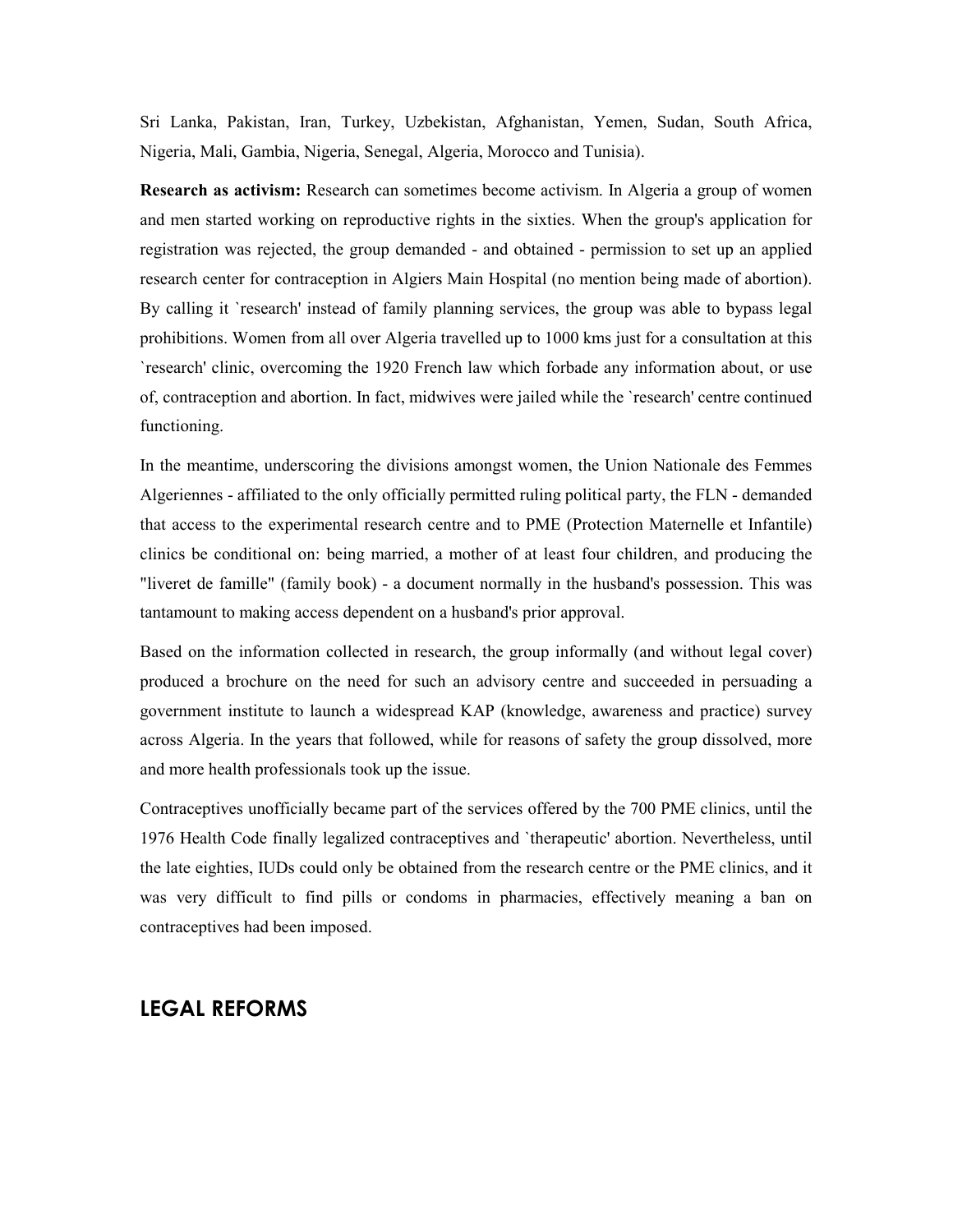Reforms in personal status laws are a priority in almost all countries, whether it is a matter of secular laws (Turkey, Senegal), state laws (Malaysia, Nigeria, Pakistan, Mali, Gambia, Bangladesh, Iran) or minority community laws (South Africa, India, Philippines).

In almost every country, women and general advocacy groups have pressed for legal reforms or acted to prevent the enactment of legislation detrimental to women's rights.

In Sri Lanka, on learning of a Committee being established to review Muslim Personal Laws, the Muslim Women's Research and Action Front (MWRAF) publicised this in the press and successfully lobbied to have women lawyers included in the Muslim Personal Law Reform Committee. Working in close collaboration with these women members of the Committee, MWRAF was able to formulate and forward positive legislative reforms in personal status law. Recommendations now being forwarded to the government include:

- ► a provision to have the written consent of the woman in the marriage contract;
- improvements in divorce rights of Muslim women;
- reform of the qazi system (responsible for family matters amongst Muslims); and
- introduction of an appeal on qazi court decisions.

In Turkey, women activists successfully lobbied for several important changes that include: the right to divorce through mutual consent after one year or more of marriage, a woman's right to abortion with the consent of her husband, and the removal a discriminatory penalty clause allowing those guilty of raping prostitutes to receive a lesser punishment.

In Malaysia, for years women's advocacy groups had been active on the issue of domestic violence. After a campaign lasting several years, in 1994 they succeeded in having the Domestic Violence Act passed, which amongst other things: makes domestic violence a cognizable offence; covers all long-term residents in the household; allows the court to order the expulsion of the perpetrator of violence from the household for a year (an order that can be extended at the end of the term). Malaysian women are now actively pursuing the enactment of enabling legislation for an effective implementation of the Act.

In Iran, Islamist women activists launched an unconventional campaign, basing their arguments on Islamic texts supported by the Qur'an, for a law providing `wages for housework'. They argued that women, like all other Muslims, are entitled to the fruits of their labour; and equally that in Islamic tradition a woman is not required to work in her husband's home, to the extent that if she breastfeeds her child she is entitled to payment from her husband. Therefore, since in reality all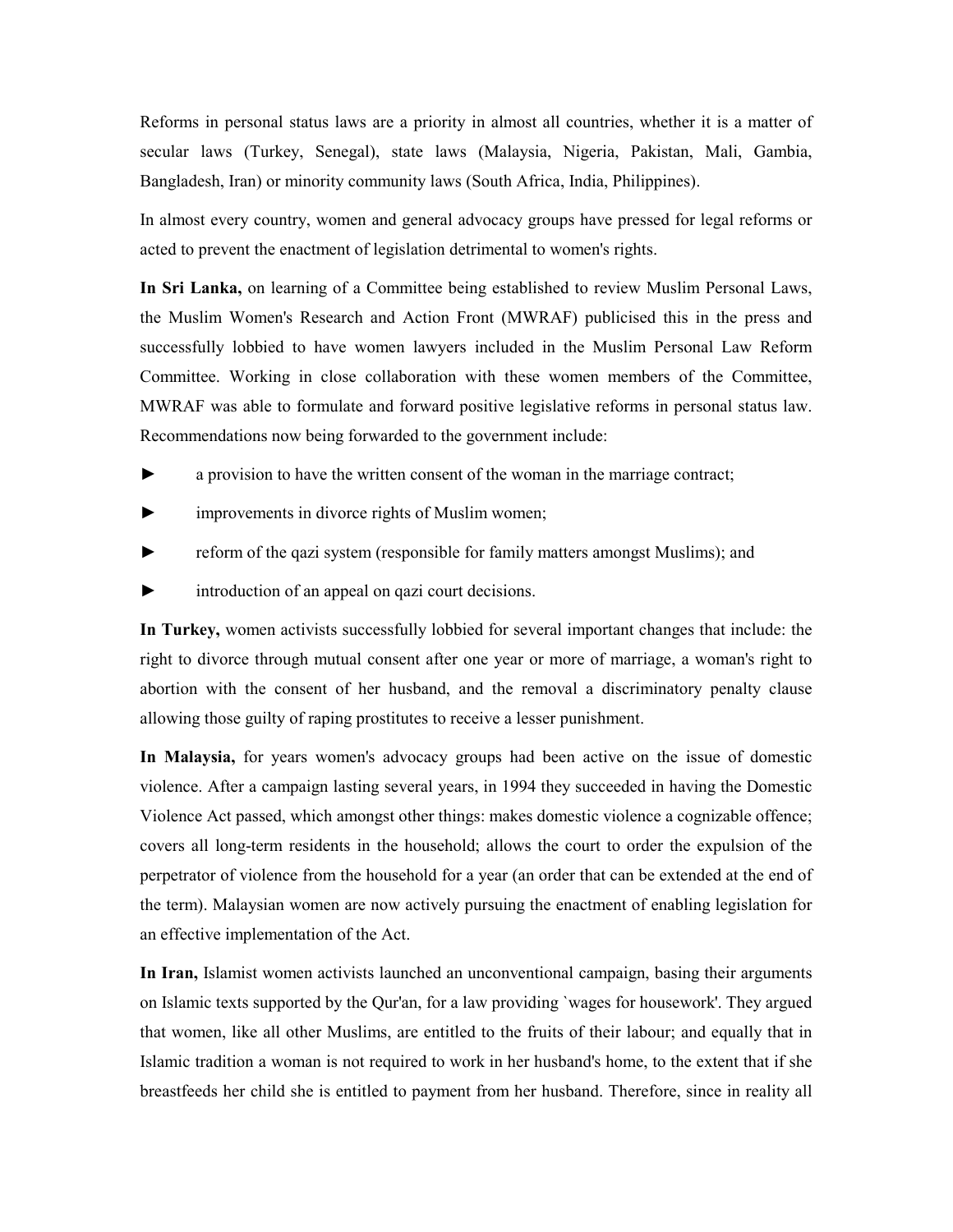women work in their husband's homes, they are entitled to a salary. Conservative religious leaders who had strongly resisted the bill were forced to concede that this was an Islamic right and a law was passed in 1991 under which a man divorcing his wife must first pay her housework wages.

In South Africa, women are involved in the finalisation of the Constitution and the formulation of community-specific personal status law. As said earlier, the main question facing South African Muslim women is whether or not to press for the codification of Muslim personal law. If this is codified, how to ensure that Muslim women enjoy the equity clauses of the general law, and if codification is rejected, how then to regularize all the marriages, divorces, etc. carried out under the informal and therefore legally un-recognized Muslim personal laws.

In Gambia and Mali, women's groups are active on the issue of women's bodily rights with a focus on female genital mutilation and a woman's right to control the number and spacing of her children.

In Pakistan, during the martial law period women vociferously resisted the passing of legislation that, in black and white, stated that the value of a woman's life was only half that of a man's, and that in all legal matters, a woman's testimony was only worth half that of a man. Even though an ordinance was eventually passed, the blood money for women is the same as for men, while unequal weightage in testimony has been limited to very specific circumstances. They also successfully prevented the repeal of penal code clauses permitting abortion in the event that the woman's life is endangered. While women continue to lobby for the repeal of all discriminatory laws supposedly premised on Islam, they have also initiated a move to reform the personal laws of all communities in the country, as a first step towards a uniform code for all citizens.

In Bangladesh, women's groups have been exploring the issue of one uniform civil code for several years, and advocacy initiatives have been premised on two principles:

- ► To work for equal laws for women across religious/ethnic boundaries. With three communities living in Bangladesh, each governed by its own individual religion, there is a need to press for a uniform civil law for all communities.
- To work towards creating an enabling condition for implementation of good law because no matter how good the laws are, without an enabling environment women cannot benefit from these laws.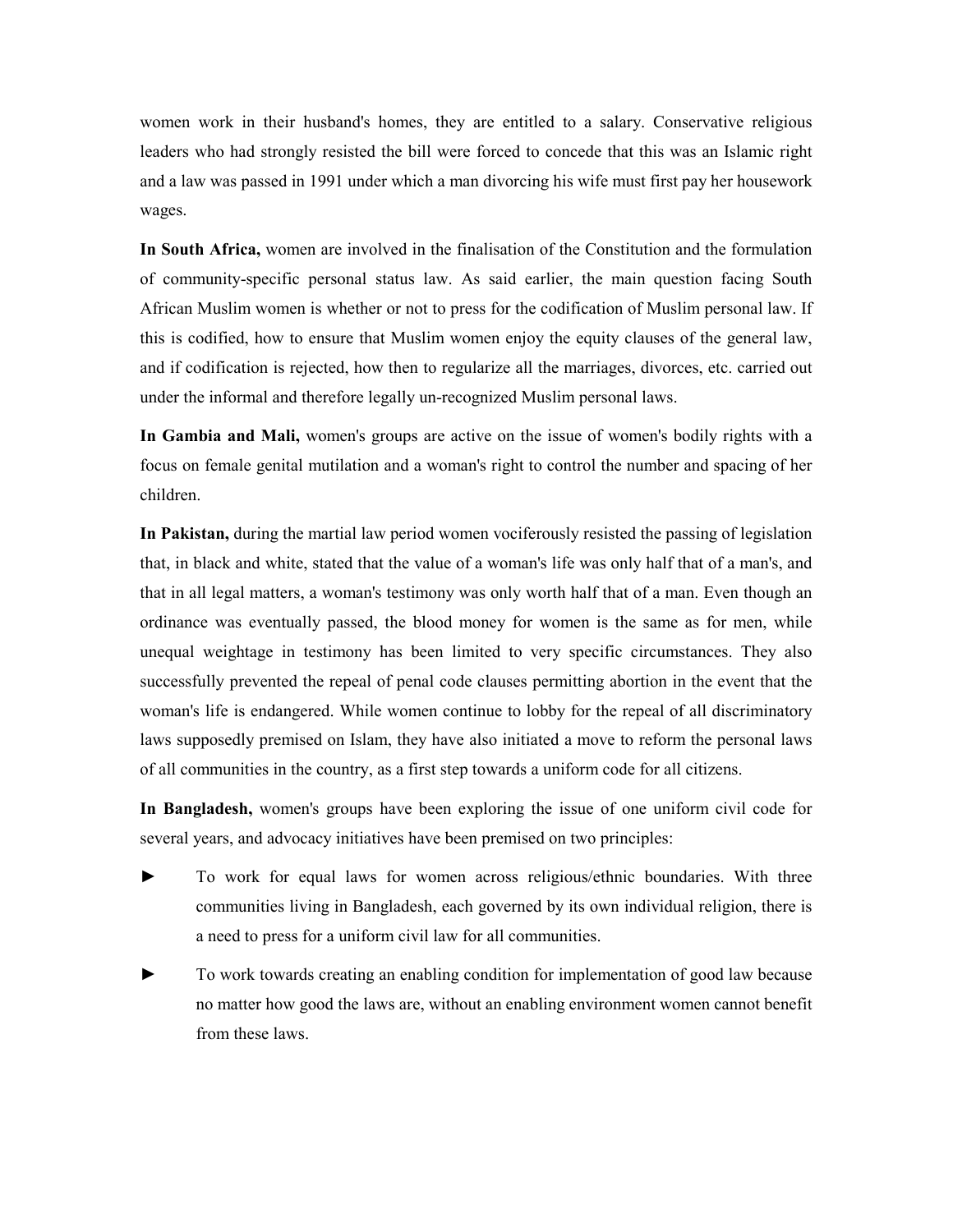As the first step towards a uniform civil code, a draft section relating to marriage has been widely circulated among NGOs and to government and opposition persons, and the issue is being discussed at multi-disciplinary seminars - both at the national as well as the district levels.

Collectif '95 that brings together activists from Algeria, Tunisia and Morocco has elaborated a 100-point proposal for personal status law. Catalysed in response to a state-level initiative proposing to unify family law in all Arab countries, the Collectif's suggestion is for a secular code based on principles of gender equality and that draws on the Nairobi Forward Looking Strategies, the Copenhagen Convention and the Convention for the Elimination of all Discrimination Against Women (CEDAW).

One of Collectif '95's strategies is to highlight the contradictions between the principles of equality contained in most constitutions and particular state laws that deny women equality. Another is a review of existing international instruments that promote women's equality, to see which instruments have been ratified, and whether state parties are complying with these; where states have not signed to lobby for ratification; and where states have ratified with reservations, to lobby for their withdrawal. The Collectif has also documented the contradictions in the posture that countries like to adopt at the international level of supporting gender equality compared to the actual provisions of laws.

Challenge laws that discriminate against women through legal action: In Turkey, where statutory provisions consider the man the head of household, some 30 couples went to court asking for a divorce on the basis that they could not live together if the man continued to be head of household. Where lower courts accepted their grounds and granted divorce, couples appealed to the superior courts arguing that this was not a sound reason for a divorce. Where courts had refused divorce, the couples likewise appealed against the decision. In both cases, the purpose was to highlight the issue and bring it to the notice of both the legal system and the population.

Such action can and should be taken even when there is no chance of `winning' simply in order to publicise the issue.

Draft legislation: As seen in the campaigns for legal reform in Malaysia, Sri Lanka and the Collectif '95 initiative, it is not enough to protest against existing laws, alternatives need to be drafted that can then be formally taken up in parliaments.

Challenge specific laws on constitutional grounds: This has been done in India where a Muslim woman challenged Muslim personal law on the grounds that these denied her rights otherwise guaranteed by the Constitution to all female citizens. (The case, unfortunately led to an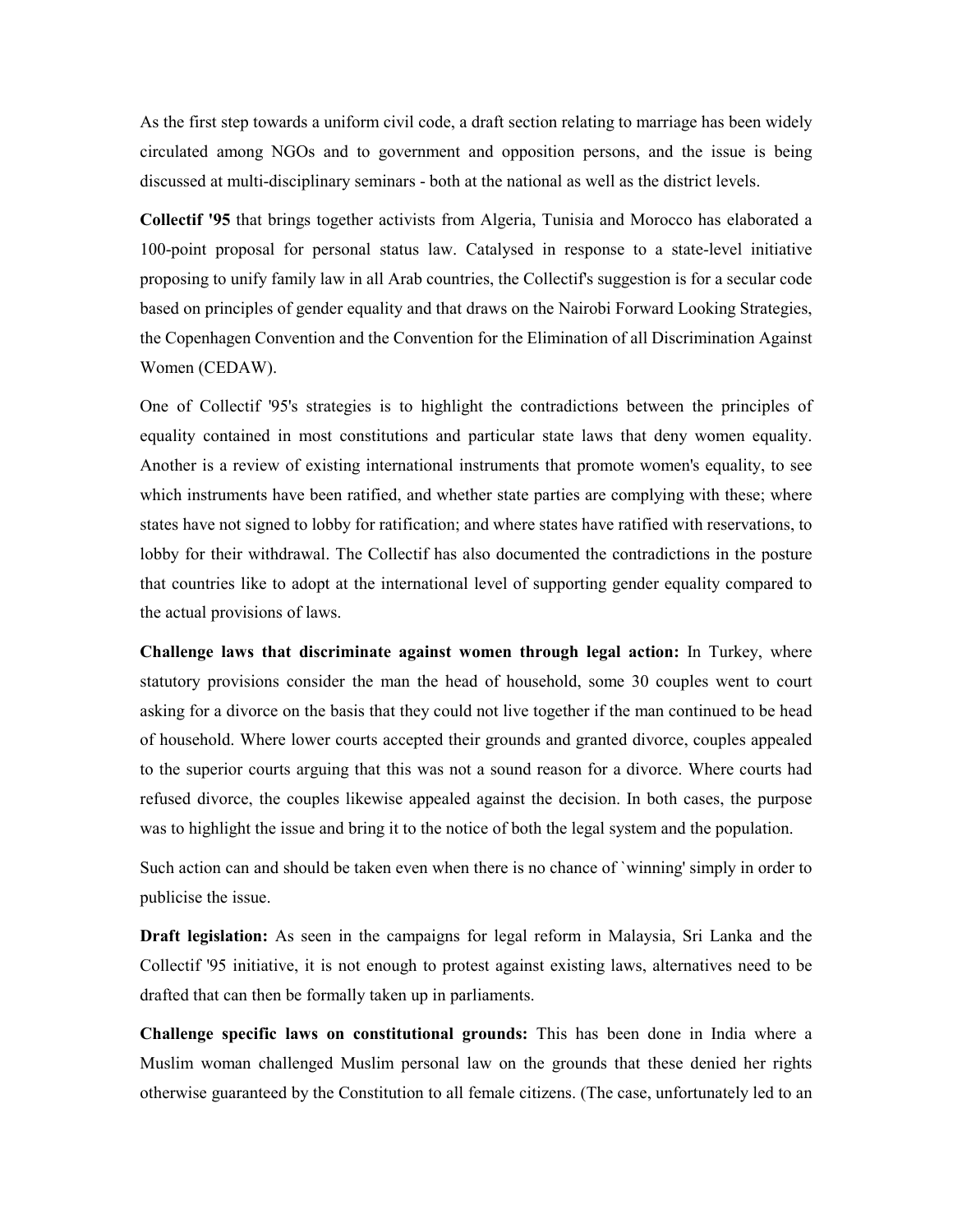exemption of Muslim personal law from the constitutional provision, but the legal battles continue.)

#### SUPPORT SYSTEMS FOR WOMEN

Experience has shown that providing women information is often not enough and when awareness leads to frustration, it can in fact be counter-productive. When mobilising support and attempting to change attitudes, we must ensure that support systems exist or are created. An awareness of this need has meant that while health clinics and income generation assistance are traditional areas of women's activism, these are changing in nature; more recently, women's and general advocacy groups have initiated new support systems.

Resource Centres: Multi-facetted resource centres that act as documentation and information centres, do research and interventions have existed in many places. Recently, in Uzbekistan and Kazakhstan, women have formed autonomous women's groups. In Algeria permission to register groups in 1990 saw a veritable mushrooming of women's groups all over the country. While many are affiliated to newly formed parties, others are autonomous.

Shelters: In Turkey, Fiji, Malaysia, Pakistan, and Algeria, for example, support groups have created shelters and crisis centres for women victims of domestic violence and women who are generally shelterless.

Legal Aid: Through specific centres, or rosters of helpful lawyers, women have mobilized to provide women legal assistance and counselling in, e.g. Bangladesh and all the above mentioned countries. In Mali, legal clinics have been established by the state.

Solidarity Work: It is often impossible for women to break through barriers imposed by their family or community without tangible support from others. Further, the position of women fighting against violations of their basic human rights (e.g. they do not want to be forcibly married off, their children are abducted by their fathers, their physical survival or well-being is in danger; new proposed laws and directives seek to undermine or rescind their rights) may be strengthened if they are supported by others.

Many women's groups carry out solidarity action almost instinctively. National women's rights groups hold press conferences, arrange for shelter, lobby with concerned authorities, etc. But equally important for women who usually struggle in isolation is the need to have visible support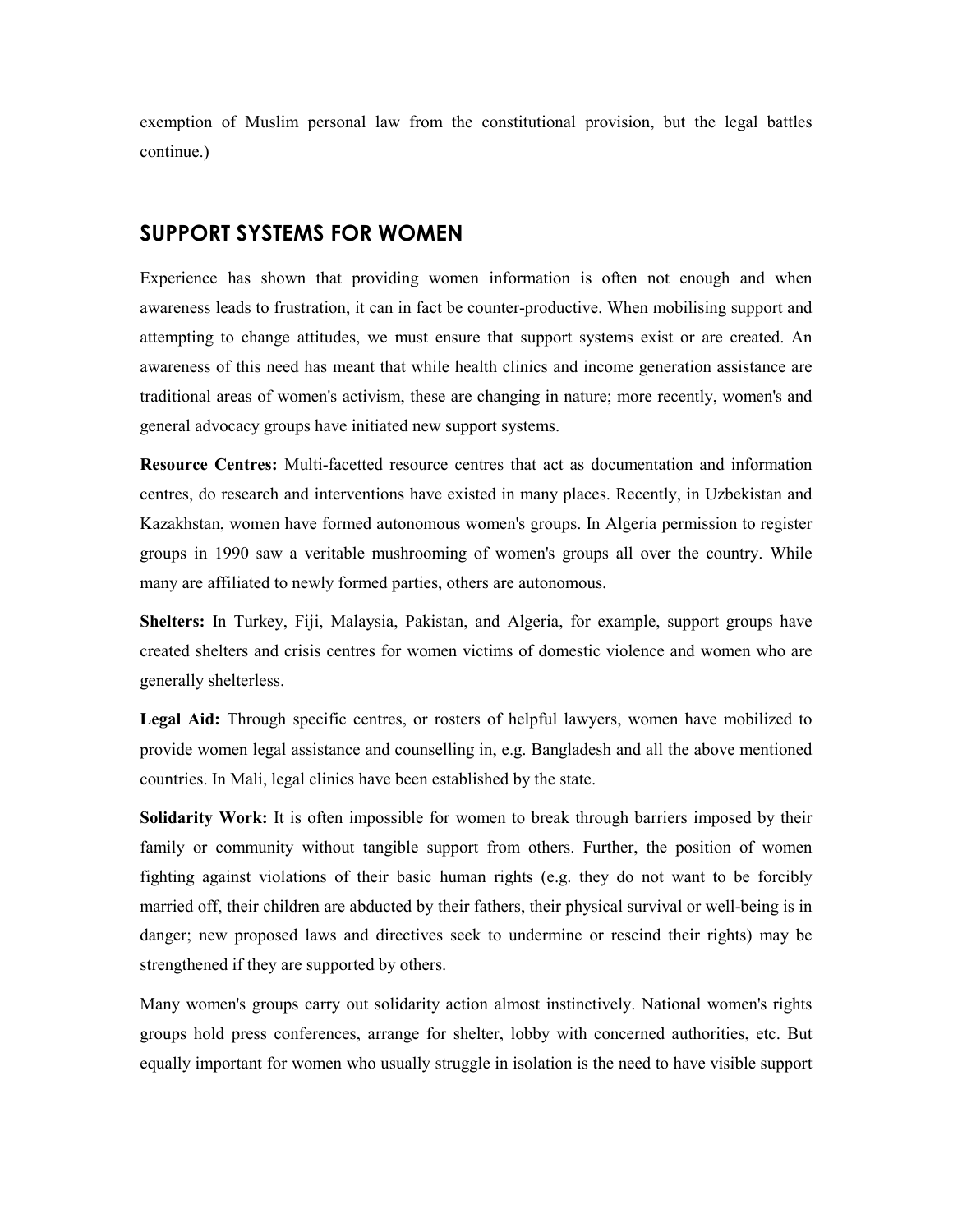from outside their own contexts. When women from the Muslim world support each others' actions, it strengthens their own local struggles as well as the general women's movement.

One of the most important activities of the WLUML network is providing such support when those affected request it. Each of us linked through the network can call upon the collectivity to write letters, faxes and telegrammes to concerned authorities; to publicise the issue in their own countries. In cases where an individual's rights are violated (or in danger of being violated) the network is a means for mobilising support and facilitating linkages with lawyers, shelters, and other groups best placed to help. It can refer those in need of advice to the right groups/resource persons. The solidarity and linkages extend beyond the Muslim world and have consistently been supported by feminist and human rights groups all over the world.

Networking for change: Although the importance of networks is often underestimated, in cases of a general proposal to change laws, networks can, for instance, support local initiatives by providing required information on similar laws and issues elsewhere (e.g. the case in the Reform Committee action in Sri Lanka) as well as strategies employed by others in a similar situation.

There is a need to extend and strengthen networking at all levels: within our countries, regions, the Muslim world and beyond this; between women's advocacy groups and development initiatives, human rights associations and other institutions of civil society. As part of this, expertise must be identified at the local and international levels, and a talent pool created that can be shared as and when needed.

#### A Women's Parliament

From the Collectif '95 comes the idea of a world parliament of women where women's issues will receive the attention they deserve, where progress can be monitored, and where women can formally file complaints of violations of their human rights. The argument is that if there can be world bodies on virtually every other aspect, surely women need a specialised forum too.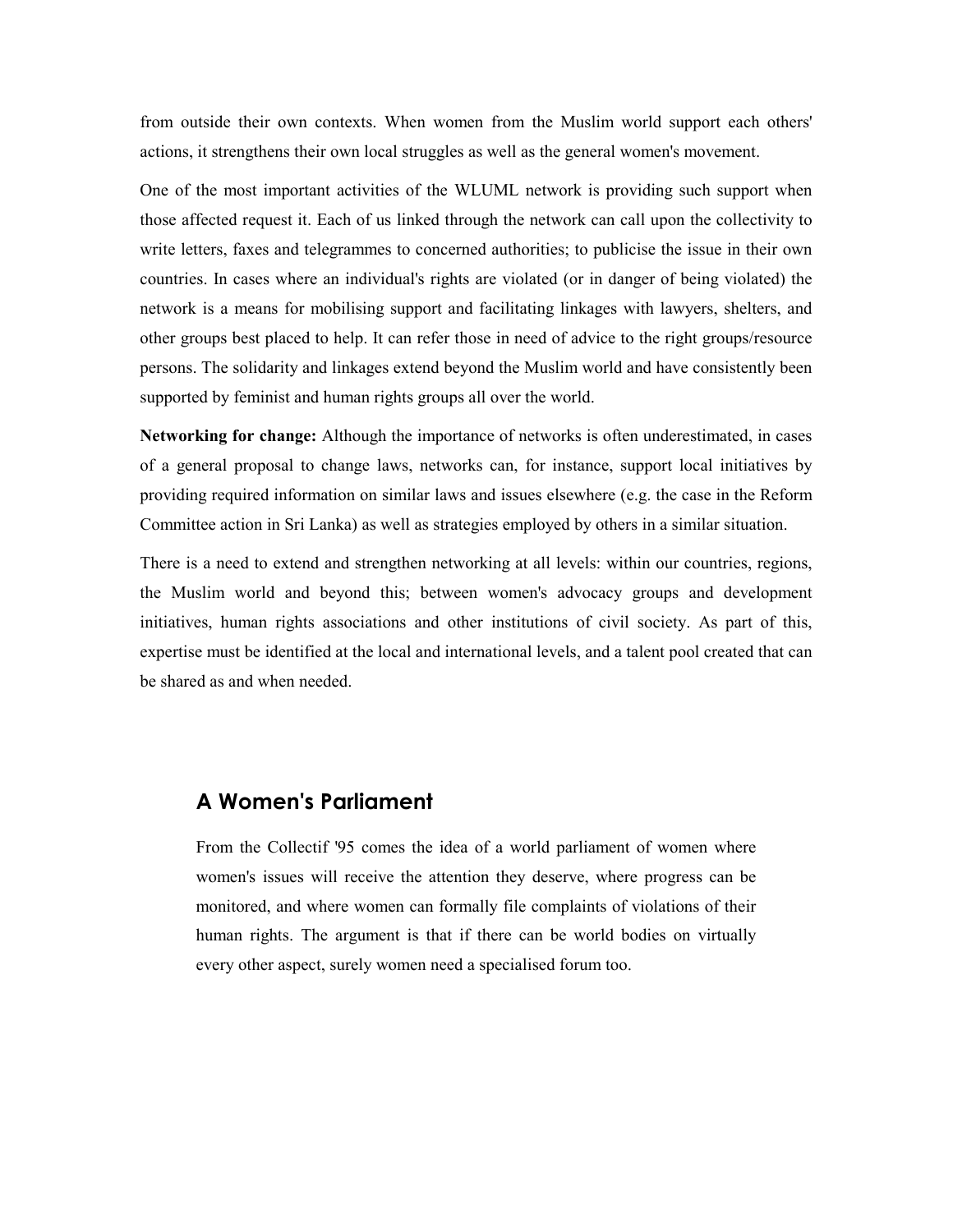# IDENTITY AND WOMEN

#### Let's create our own identity by:

- ► asking ourselves and analyzing who is imposing new dress codes on us and why;
- ► emphasizing those aspects of tradition and our culture that favour women;
- ► by breaking the male monopoly of religious interpretations (women's groups exist in Malaysia, the U.S.A., the Middle East);
- but most importantly by functioning as alternative legitimising reference points for each other.

Initiate dialogues to understand the other's point of view. A women's group in Sri Lanka dialoguing with qazis, found to their surprise pockets of support. In Palestine, women working in the area of reproductive health have also been surprised at the support extended by the ulema.

Let's leave space for each other: and not assume the dichotomous logic of male dominated discourse that insists that everything is black or white. We know perfectly well that our world is full of colours, shades and tones. We each of us have the right to make our own decisions, and must allow other women to be equally autonomous in their decisions. Let us admit that what is the right decision for me may not be the right one for another, because I am not only a woman but so many other things as well.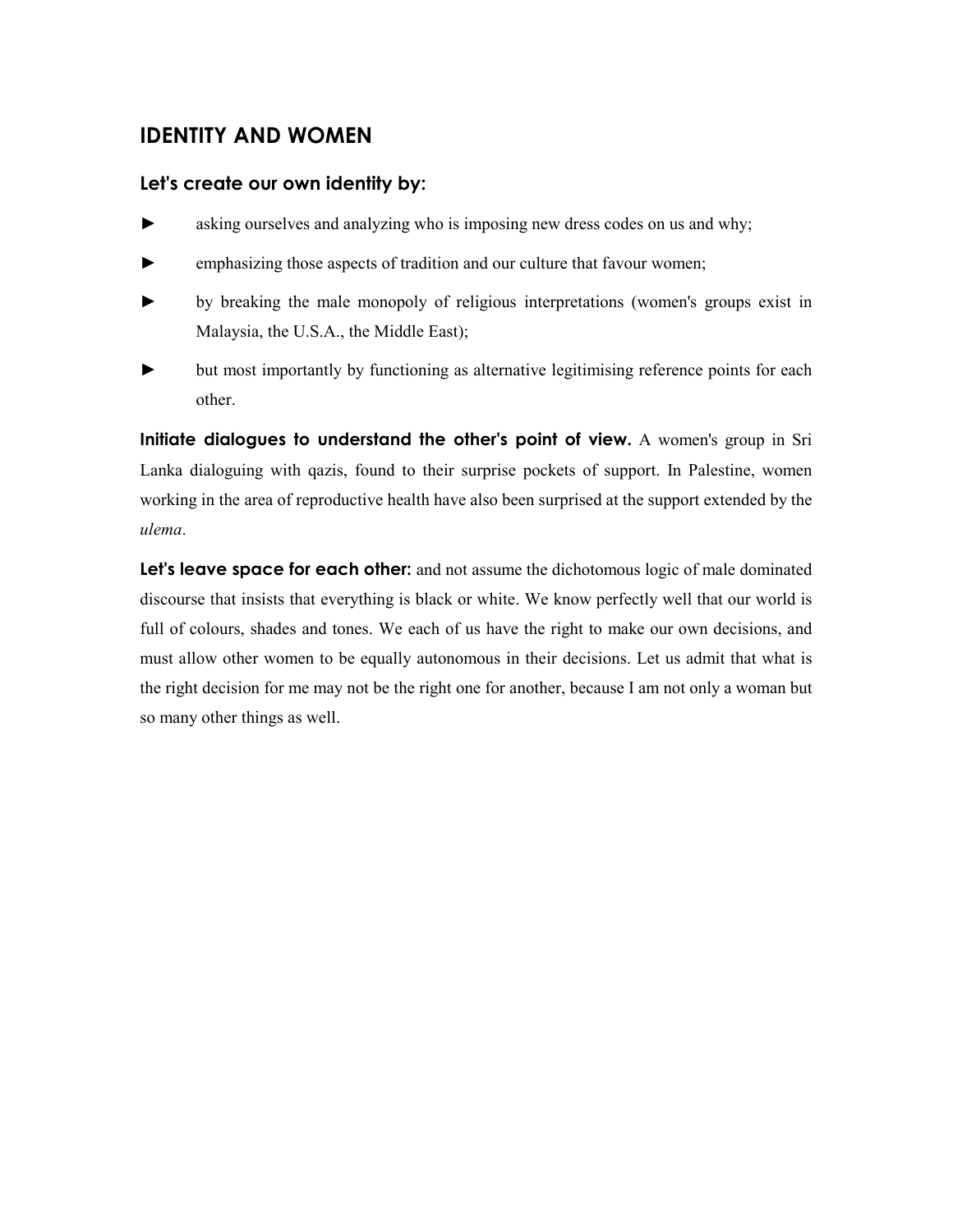# What is Women Living Under Muslim Laws (WLUML)?

The network Women Living Under Muslim Laws was formed in 1984 in response to a number of incidents all of which related to women, laws and Islam. These incidents reflected a trend throughout the Muslim world in which political forces, whether in or out of power, are increasingly formulating legal, social and administrative measures that militate against women's autonomy and self-actualization. These measures are all being justified with reference to Islam.

The view commonly held in the Muslim World today, even by many of its most learned scholars, is that Islam provides a complete `code of life' the rules of which are encompassed in `The Shariah'. An essential qualification of being a Muslim, it is said, is to follow the rules of the shariah. Although these rules vary according to sect, culture and ethnicity they share one common ground: all embody and promote patriarchal structures and values.

The formulation of the network's name is an acknowledgement of both the complexity and diversity of women's relaities in the Muslim world. A less obvious concern that went into the choice of name is that women affected by Muslim laws may not be Muslim, either by virtue of having a different religion or by virtue of having chosen another marker of political or personal identity. The emphasis in the title and in the network is therefore on the women themselves and their situations and not on the specific politicoreligious option they may exercise. The network has a horizontal structure, respects women's separate identities, and believes in allowing space to each to decide the path they choose, keeping in view their national and local context.

#### Thus, WLUML extends to:

women living where Islam is the state religion, as well as women belonging to Muslim communities ruled by minority religious laws;

women in secular states where a rapidly expanding political presence of Islam increasingly provokes a demand for minority religious law;

women from migrant Muslim communities in Europe, the Americas, and across the world; and non-Muslim women who may have Muslim laws are applied to them directly or through their children.

# What is Shirkat Gah?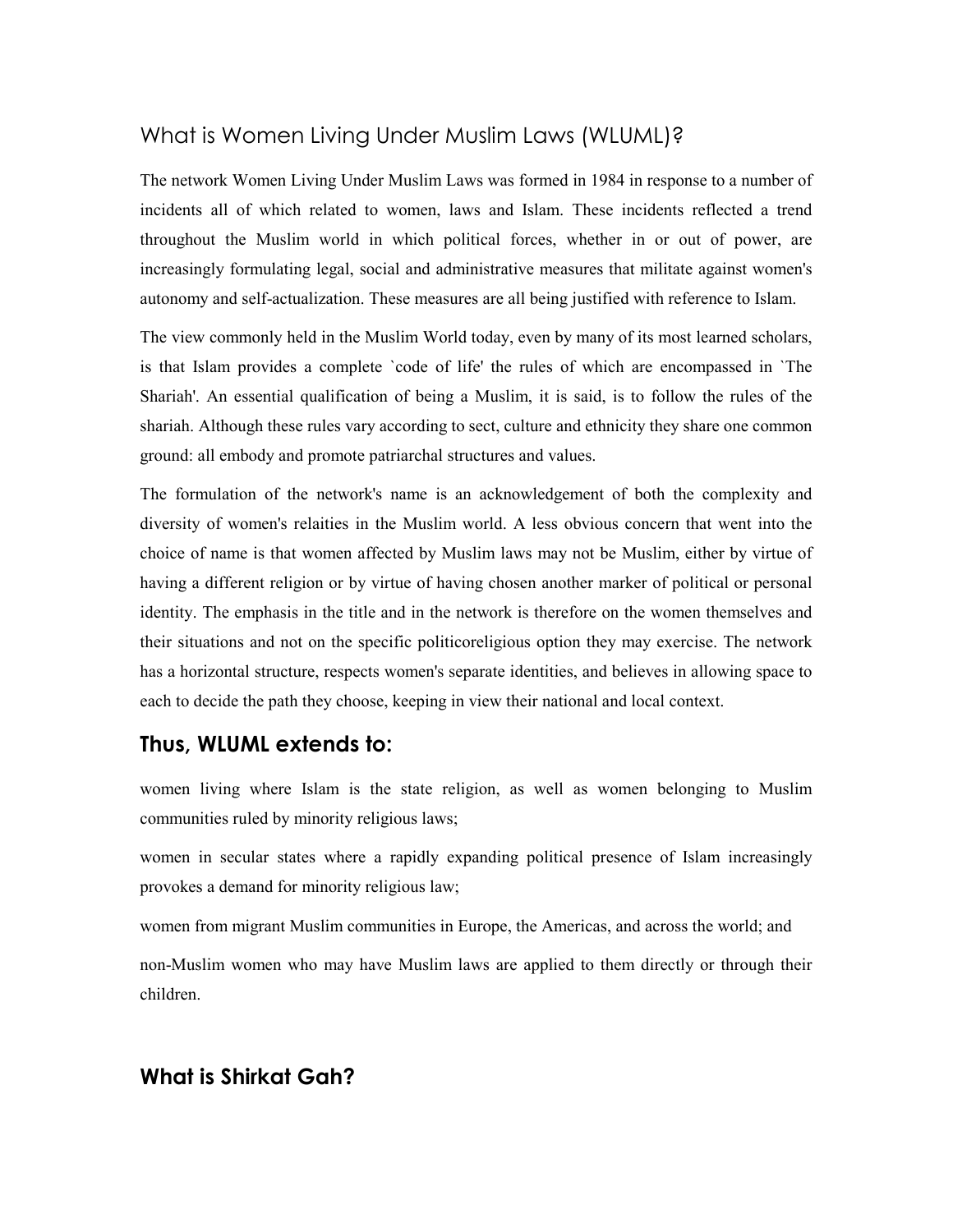Shirkat Gah started as a women's collective in 1975 and developed into a full-time women's resource and documentation centre in 1984, with offices in Karachi and Lahore.

# Aims and Objectives:

- To increase women's autonomy, access to resources and decision-making;
- To bring about an attitudinal change transforming the current socio-cultural perspective that regards women as inherently inferior to one which is premised on gender equality at all levels; and
- ► To lobby for women-appropriate development in programmes, policies and laws.

# Strategy:

Shirkat Gah believes that:

- development and rights are equally important to progress;
- ► to change policies, concepts and attitudes towards women, and to improve the quality of life and gender relations, requires an integrated approach, incorporating research, advocacy and institution building;
- sustainable change requires a participatory approach at all levels and in all aspects including the identification of critical areas of interventions, innovative schemes, methodologies and materials.

Flowing from this, Shirkat Gah is a women's resource centre and not a service delivery organisation. Its areas of activity include: documentation, networking, research, publications, training, dissemination of information, facilitation, advocacy, and lobbying.

# Current Programmes and Projects include:

- ► Women and Law Pakistan Country Project for the network WLUML, of which Shirkat Gah is the Asia Region Coordination point.
- ► Women and Sustainable Development, in which Shirkat Gah is working in partnership with the IUCN to develop itself as a focal point for women and environment activities.
- Women's Economic Autonomy, an on-going project of marketing hand-woven cloth made by women in an urban squatter settlement.